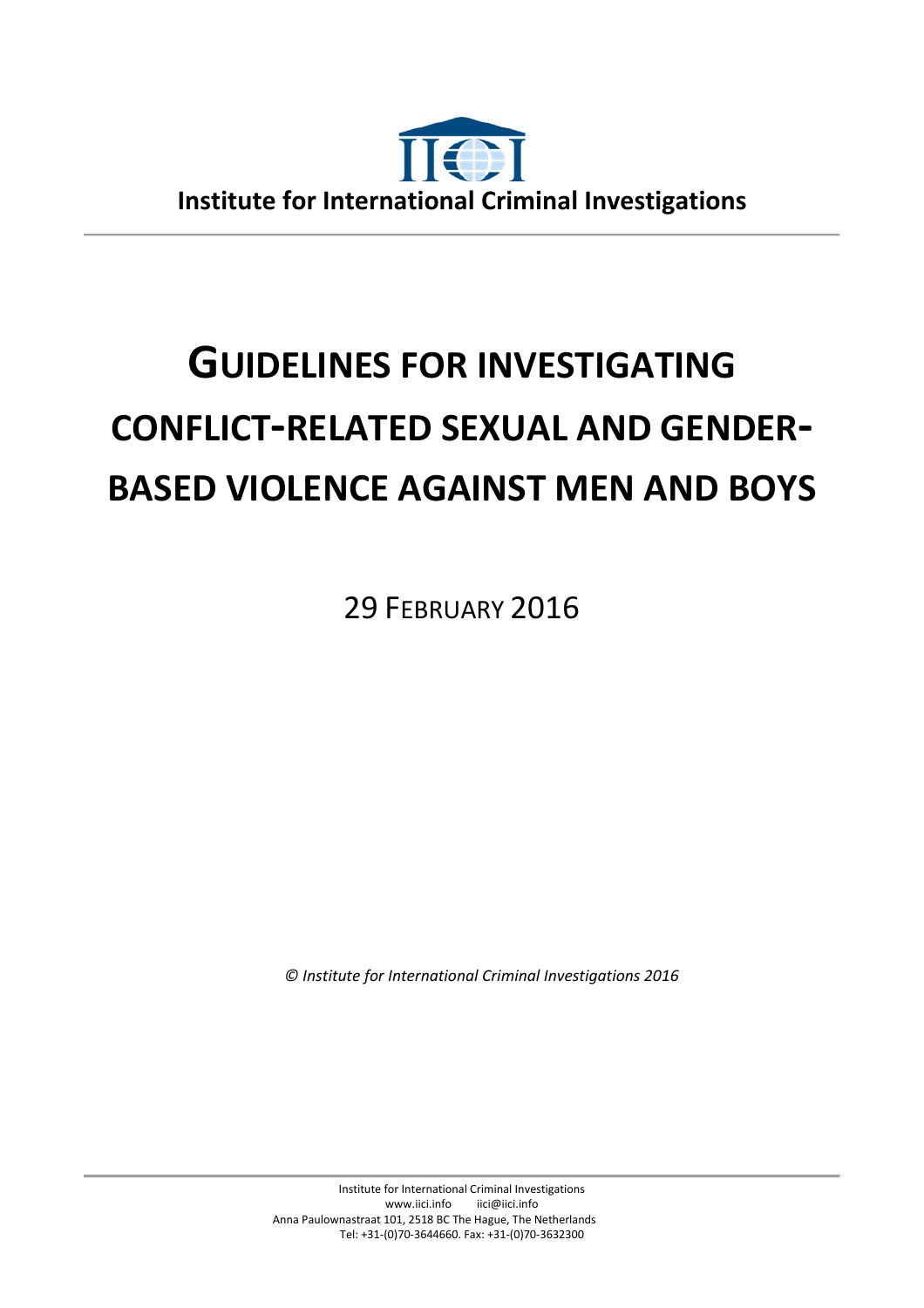# **CONTENTS**

| 1.                      | PURPOSES OF AND INSPIRATION FOR GUIDELINES                                               | 1                       |
|-------------------------|------------------------------------------------------------------------------------------|-------------------------|
| <u>2.</u>               | <b>GUIDELINES</b>                                                                        | 4                       |
| 2.1.                    | OVERALL LEGAL, INSTITUTIONAL, STRATEGIC, POLICY, PROCEDURAL AND FINANCIAL FRAMEWORKS     | $\overline{a}$          |
| 2.2                     | <b>INVESTIGATION POLICY</b>                                                              | 5                       |
| 2.3                     | <b>COMPOSITION AND FUNCTIONING OF RELEVANT INSTITUTIONS</b>                              | 5                       |
| 2.4                     | <b>CAPACITY-BUILDING AND AWARENESS-RAISING OF STAFF</b>                                  | 6                       |
| 2.5                     | <b>INVESTIGATION: PRELIMINARY RESEARCH</b>                                               | $\overline{\mathbf{z}}$ |
| 2.6                     | <b>INVESTIGATION PLANNING: GENERAL CONSIDERATIONS</b>                                    | 8                       |
| 2.7                     | <b>IN-DEPTH PRE-DEPLOYMENT ANALYSIS</b>                                                  | 8                       |
| 2.8                     | <b>INFORMATION-AND EVIDENCE-COLLECTION PLAN</b>                                          | 9                       |
| 2.9                     | <b>INVESTIGATION TEAM</b>                                                                | 10                      |
| 2.10                    | THREAT AND RISK ASSESSMENTS, AND REFERRAL AVENUES                                        | 11                      |
| 2.11                    | <b>INTERVIEW STRATEGIES, TECHNIQUES AND PRACTICES</b>                                    | 12                      |
|                         | 2.12 MEDICAL AND FORENSIC INVESTIGATIONS                                                 | 14                      |
| 2.13                    | CAPTURE, STORAGE, MANAGEMENT, CONFIDENTIALITY AND DISCLOSURE OF INFORMATION AND EVIDENCE | 15                      |
|                         | 2.14 ANALYSIS OF INFORMATION AND EVIDENCE                                                | 15                      |
| 2.15                    | REPORTING, PUBLIC RELATIONS, AWARENESS-RAISING AND ADVOCACY                              | 15                      |
| 2.16                    | <b>BUDGETING</b>                                                                         | 15                      |
| 2.17                    | <b>REDRESS</b>                                                                           | 16                      |
| $\overline{\mathbf{3}}$ | <b>NOTES ON CONCEPTS</b>                                                                 | 16                      |
| 4                       | <b>METHODOLOGY</b>                                                                       | 17                      |
| $\overline{5}$          | <b>CONSULTED SOURCES</b>                                                                 | 19                      |
|                         | <b>ACKNOWLEDGMENTS</b>                                                                   | 21                      |
| <b>ABOUT IICI</b>       |                                                                                          | 22                      |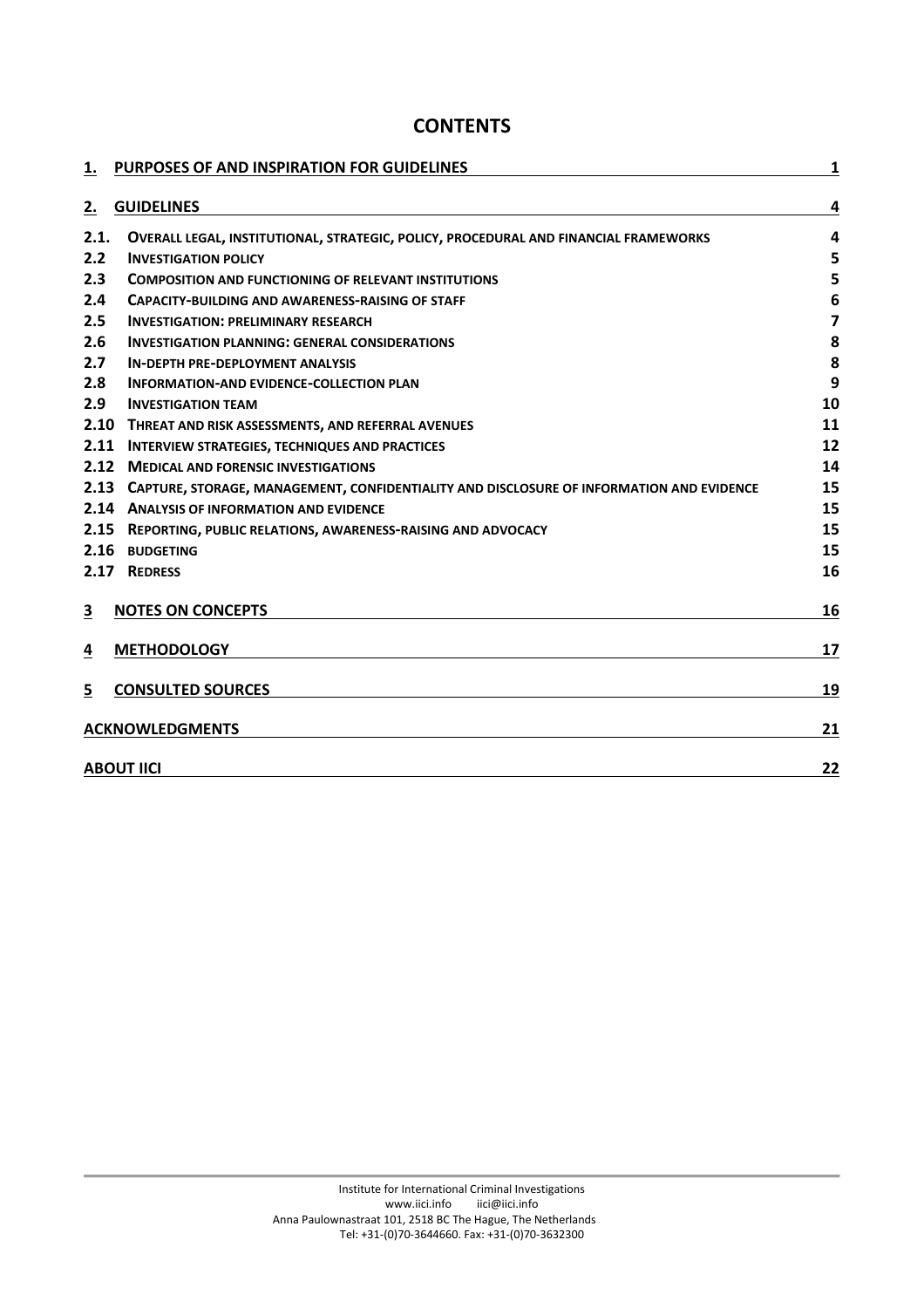# **GUIDELINES FOR INVESTIGATING CONFLICT-RELATED SEXUAL AND GENDER-BASED VIOLENCE AGAINST MEN AND BOYS**

#### 1. PURPOSES OF AND INSPIRATION FOR GUIDELINES

- 1.1. These guidelines are designed to assist criminal-justice and human-rights investigators, reporters and monitors ("investigators") around the globe to fully and properly monitor, document and investigate ("investigate") sexual and gender-based violence ("SGBV") against men and boys that may amount to war crimes, crimes against humanity and genocide and other egregious violations of international humanitarian, criminal and human-rights law ("egregious violations"). For the purposes of these guidelines, such SGBV is referred to as "conflict-related SGBV, or "CRSGBV".<sup>1</sup> It is hoped that such investigations – conducted in a manner which respects and protects the security of victims or survivors ("victims") and witnesses and their rights to truth, justice, remedy, dignity and privacy – will contribute to efforts to properly acknowledge and report, better understand and prevent, and ensure accountability and redress for such violations.
- 1.2. The guidelines are designed to *complement* existing relevant investigation frameworks and practices, including those that currently focus on CRSGBV against women and girls or children. Egregiousviolation investigation agencies and individual investigators<sup>2</sup> whose investigations frameworks and practices may not fully integrate and be attentive to CRSGBV against men and boys, can consider, modify and use these guidelines as they see fit.<sup>3</sup> It is recommended that guidance concerning awareness of and sensitivity to CRSGBV against men and boys be systematically integrated in all facets and stages of egregious-violation investigations – and in associated institutional, strategic, policy, procedural and legal frameworks. Unless this is done, such SGBV, just like CRSGBV against women, girls and others, may not be spotted and properly investigated, documented and addressed.
- 1.3. The Institute for International Criminal Investigations ("IICI") has developed the guidelines with both criminal-justice and human-rights investigators in mind. However, the framework and language used are likely to resonate most with criminal-justice investigators, and so may require some adaptation for non-criminal human-rights investigation contexts.
- 1.4. Existing accountability-focused egregious-violation investigation frameworks, guidance, training resources and the like do not address CRSGBV against men and boys comprehensively and in detail; most such resources either fail to mention it at all or merely mention it in passing.<sup>4</sup> This is unsurprising. The world's recognition of the pervasiveness, scale, forms and seriousness of CRSGBV against men and boys, though growing, remains sensitive and controversial. The varied nature and impacts, and the prevalence of such violations, are not yet widely studied and understood.

 $\overline{a}$ 

 $1$  On concepts and phrases used in these guidelines see section [3.](#page-17-0)

<sup>2</sup> Ranging from citizen investigators and human-rights non-governmental organisations ("NGOs") to national criminalinvestigation and human-rights monitoring authorities, the Office of the Prosecutor of the International Criminal Court ("ICC") and the Office of the UN High Commission for Human Rights ("OHCHR").

<sup>&</sup>lt;sup>3</sup> With due acknowledgment to the Institute for International Criminal Investigations and this publication where possible. 4 See paragraph [4.2](#page-19-0) and section [5.](#page-20-0)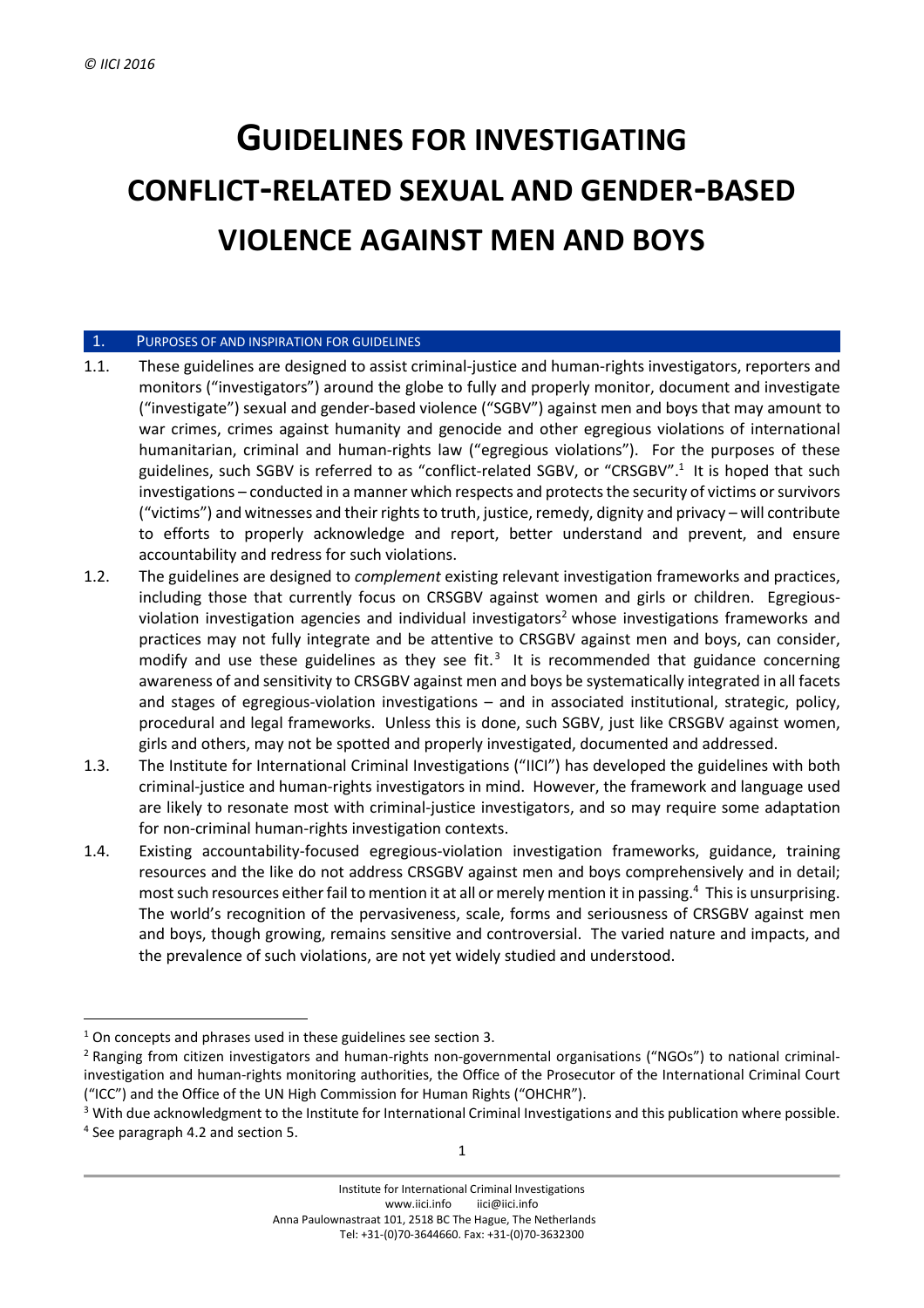To illustrate, the December 2013 "Report of Workshop on Sexual Violence against Men and Boys in Conflict Situations" of the Office of the Special Representative of the UN Secretary-General on Sexual Violence in Conflict ("OSRSG-SVC Report") notes that the women, peace and security agenda of the UN Security Council and the wider international community over the past 15 years:

"has had considerable success in drawing attention to the issue of sexual violence against women and girls in conflict situations, but has been silent on the related question of conflict related sexual violence against men and boys. Despite mounting evidence that this is a major issue in a number of conflict situations around the globe, such violence continues to be under-reported, *under-documented and under-acknowledged, thereby preventing victims from being availed much needed assistance and from accessing justice [...].* 

Even though the existing policy infrastructure mentioned above was developed to address all victims of sexual violence, including women, men and children, there remains little acknowledgement of the issue of men as victims of conflict-related sexual violence. There has also been limited understanding of the phenomenon itself, or of the different needs of male victims of sexual violence *compared to female victims, needs which call for specific programmatic and strategic adjustments [...].* 

In the few situations where serious investigations into actual levels of sexual violence have been done, the disparity between levels of conflict-related sexual violence against women and levels against men is rarely as dramatic as one might expect, and raises questions about the usefulness of claims that women and girls are 'disproportionately affected' by sexual violence [...].

In addition, due to limited understanding of the phenomenon, the skills-sets for investigating sexual violence crimes against men and boys are under-developed. Most investigations of sexual violence conducted in conflict and post-conflict situations have focused on documenting sexual violence against women and girls. In addition, most existing tools and guidelines for documentation and investigation are designed with a male perpetrator and a female victim in mind; they contemplate a female interviewer, and *spaces that are women and girl friendly.*

Situations in which it is known that men and boys have been subjected to conflict-related sexual violence have been documented around the globe. Since 2000, cases have been documented in at least 25 countries from Latin and Central America, through Africa, the Middle East and Asia. North America is not excluded, with notorious examples of sexual abuse by US military of male *captives in Iraq.*

One study in Liberia found that while 42.3% of women combatants and 9.2% of civilian women had experienced sexual violence during the conflict, the same was true for 32.6% of male combatants and 7.4% of male civilians [...]. Although it is often assumed that civilians are the primary victims of sexual violence, and that military structures are populated by perpetrators only, the Liberian case suggests high levels of victims of male-directed sexual violence within military settings. This is echoed in US military reports that in 2012, 53% of reported cases of sexual abuse within the US military were against men."

The report highlights the general failure of existing SGBV and related publications, training materials, tools, policies, laws and institutions to tackle this problem – even if and when they proclaim to be concerned with all victims of CRSGBV. (OSRSG-SVC Report dated 5 December 2013, pp 5, 7, 9 and 11. Emphasis added.)

- 1.5. The situation sketched above generally is as relevant today as it was in December 2013. It requires, among other responses, the whole-scale review of existing widely-held and institutionalised assumptions about the roles and experiences of men and boys in conflict. It also requires the reassessment of existing frameworks and practices concerning accountability-focused investigations of CRSGBV that may amount to egregious violations. This in no way suggests any reduction in the attention given to CRSGBV against women and girls. On the contrary, it calls for increased attention on the diverse ways in which CRSGBV targets and impacts women, men, girls, boys and other sexual and gender identities, including lesbian, gay, bisexual, transgender/trans\* and intersex people. It also demands analyses of the different ways in which gender norms and gender identities underpin CRSGBV against all those categories of people.
- 1.6. A cursory examination of existing criminal-justice and human-rights investigation frameworks, practices and related materials on CRSGBV generally shows that their main focus, as far as victims are concerned, is on women and girls. They give insufficient attention to the possibility of men and boys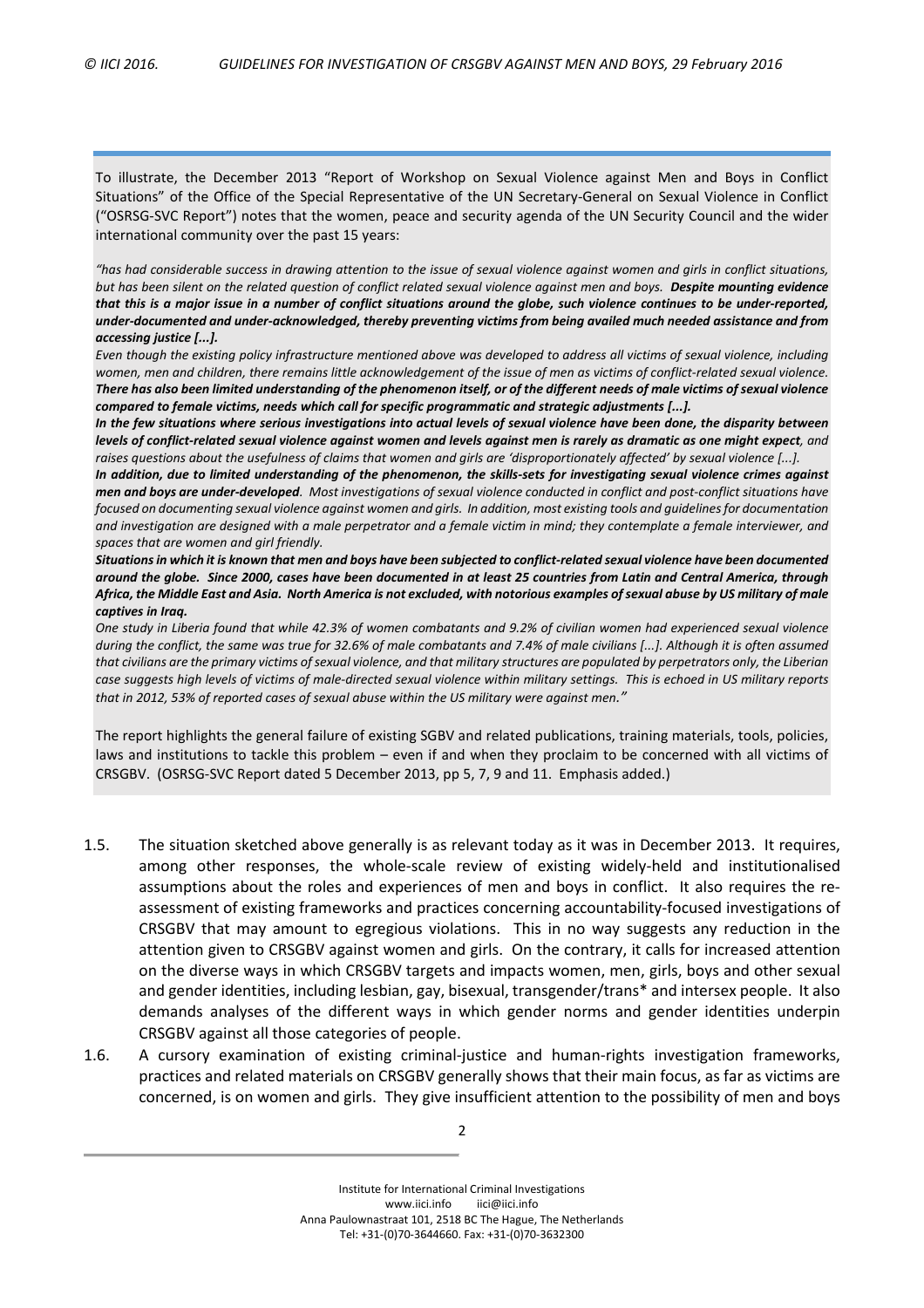(or other sexual and gender identities) as victims. Further, they show little appreciation for the need to examine, in the context of specific investigations, what links and differentiates the experiences and needs of women, men, girls, boys and, importantly, of relevant sub-groups within those groups, such as women, men, girl and boy victims of different ages, physical and mental abilities, and national, ethnic, religious and cultural backgrounds. Current investigation frameworks and practices generally do not sufficiently alert investigators to the seeming probability of the existence of SGBV against men and boys in most (if not all) conflict-related contexts, or to the need to look for, investigate and document such violations. They also fail to highlight relevant, likely and often unique investigation pitfalls and challenges, or they do not provide sufficiently detailed guidance on how to address them.

- 1.7. These guidelines, intended to fill the noted gaps<sup>5</sup> in accountability-focused investigation frameworks and practices, were developed by IICI with the assistance of experts in SGBV, including experts on SGBV against men and expert human-rights and criminal-justice investigators, and with financial support from the Preventing Sexual Violence Initiative ("PSVI") of the UK's Foreign and Commonwealth Office. Section [4](#page-18-0) contains a list of experts who assisted with the guidelines' development; it also sets out the methodology used, and highlights gaps in the range of consulted expertise (including concerning CRSGBV against boys<sup>6</sup>).
- 1.8. Users of the guidelines should critically assess their potential modified applicability in different institutional, national, international and other relevant contexts. Some guidelines might have to be revised in the future as understanding of the nature, scale, impact and other aspects of CRSGBV against men and boys – including of the importance for investigations of differences flowing from the intersections between sex, gender and, for example, age, and ethnic and religious backgrounds – improves, and as experience accumulates in properly investigating such violations for the purposes of ensuring accountability.
- 1.9. It is assumed that the main intended audience of this document already isfamiliar with one or another set of egregious-violation investigation approaches and practices, including SGBV-investigation approaches and practices, as well as related legal, policy, institutional and procedural frameworks. As the guidelines are meant to be complementary to existing relevant investigation frameworks and practices, users should not expect a comprehensive, step-by-step guide to investigating CRSGBV against men and boys. By and large, that which is orshould be standard or common to accountabilityfocused investigations into other forms of egregious violations (including SGBV against women and girls) is not repeated in these guidelines.
- 1.10. The guidelines contain little explanation and commentary, as it is assumed that the main intended audience of this document would not require such explanation and commentary on every point, or that they would familiarise themselves with the necessary additional detail. For those unfamiliar with CRSGBV against men and boys (including its global scale, the numerous forms of such violence, the impacts of such violence on victims, and misconceptions about the sexual and gender identities of victims and perpetrators), useful starting points for gaining the understanding necessary to critically reflect on these guidelines and to craft tailored investigation guidelines would include several of the sources listed in section [5.](#page-20-0)<sup>7</sup>

 $\overline{a}$ 

<sup>5</sup> But, see paragraph [4.7.](#page-19-1)

<sup>6</sup> Evidence and statistics concerning conflict-related SGBV against men are scarce; for boys, they are almost absent. See eg Dolan Briefing Paper, p 2.

 $^7$  Sources worth singling out are the OSRSG-SVC Report referenced above; and C Dolan, "Into the mainstream: addressing sexual violence against men and boys in conflict, A briefing paper prepared for the workshop held at the Overseas Development Institute, London, 14 May 2014" (Dolan Briefing Paper).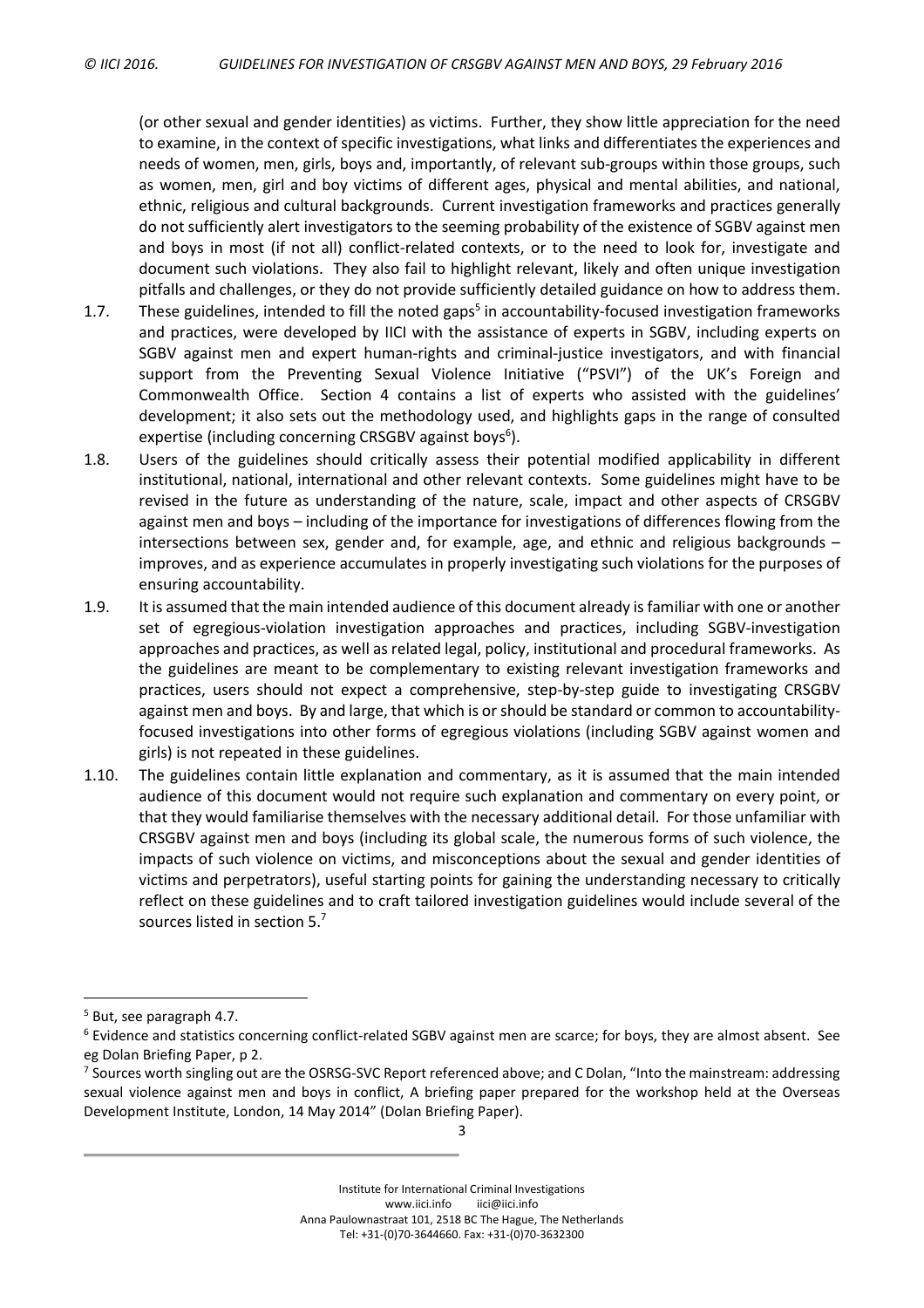# 2. GUIDELINES

 $\overline{a}$ 

#### **2.1. OVERALL LEGAL, INSTITUTIONAL, STRATEGIC, POLICY, PROCEDURAL AND FINANCIAL FRAMEWORKS**

- 2.1.1 All legal, institutional, strategic, policy, procedural and financial frameworks for egregious-violation investigations, both at macro and micro levels, $^8$  should explicitly promote and facilitate the proper investigation of (and pursuit of accountability and redress for) CRSGBV against men and boys<sup>9</sup> (and women, girls and other sexual and gender identities). All facets and stages of such investigation frameworks, and processes arising from such investigations should be attentive to CRSGBV against men and boys and be appropriately aligned.
- 2.1.2 Where such frameworks require modification but such changes would take time, potential alternative or interim means for pursuing the proper investigation of CRSGBV against men and boys should be explored, including through the creative interpretation of existing frameworks. For example, where the law defines rape in a manner that excludes males as potential rape victims (and/or females as perpetrators) it may be possible to investigate the said conduct as forms of serious violations (other than rape) that include men and boys as victims.

A recent survey of the national laws of 189 countries found that: "**90 per cent** of men in conflict-affected countries are in situations where the law provides no protection for them if they become victims of sexual violence; **62 countries**, representing almost two-thirds of the world's population, only recognize female victims of rape; **67 states** criminalise men who report abuse; [i]n **28 countries** only males are recognised as perpetrators of sexual violence – not females." (See Dolan Briefing Paper, page 6. Bullets removed.)

- 2.1.3 Relevant frameworks and related management decisions should be in conformity with international law, including concerning the rights of children. They should also reflect the principles of inclusivity and impartiality.
- <span id="page-5-0"></span>2.1.4 Depending on the specifics of the context and issue at hand, relevant frameworks may have to use gender-inclusive language (e.g., "women, men, girls, boys and/or other sexual and gender identities") rather than gender-neutral language ("persons").
- <span id="page-5-1"></span>2.1.5 Where necessary or appropriate, relevant frameworks should be attentive and responsive to differences between different ages of men and boys and other forms of diversity within such (sub-) groups. These can include national, ethnic, racial, religious, class and cultural diversity, as well as diversity that may relate to different sexual and gender identities.

4

<sup>8</sup> Macro-level frameworks are those at the national, (sub-)regional and international levels. Micro-level frameworks are those of investigation agencies, divisions or mechanisms themselves (including national police investigators, investigation wings of prosecution offices of international and hybrid criminal courts, victims' counsel of such courts, UN or (sub- )regional commissions of inquiry and fact-finding commissions, and human-rights monitors of the UN and NGOs), and of other relevant components of justice systems (including prosecution services and their case-selection policies, and judiciaries).

<sup>&</sup>lt;sup>9</sup> The phrase "men and boys" is used for practical reasons. That does not mean that all relevant investigations should focus on both men and boys; some may focus on either men or boys. Also see section 3.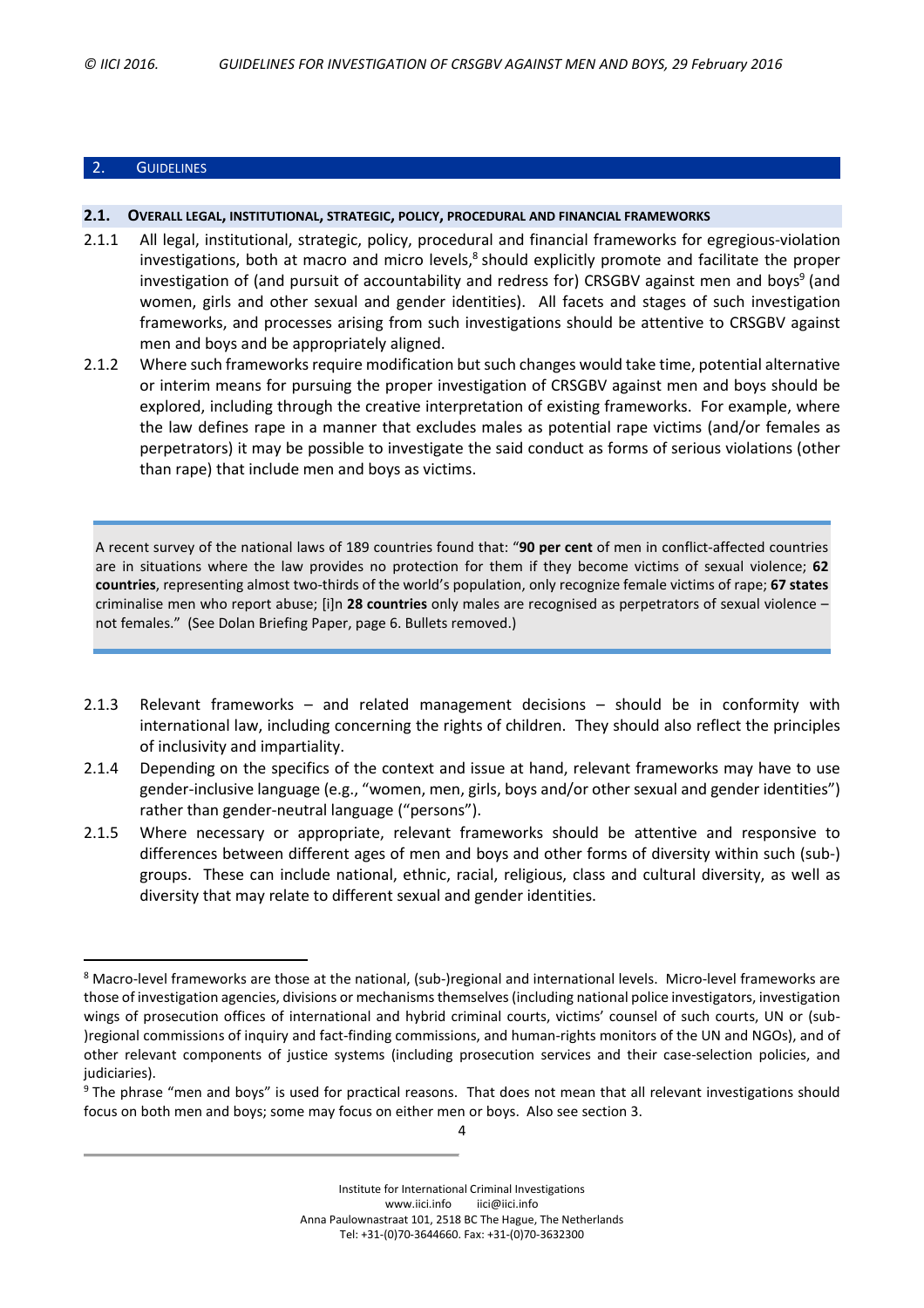#### **2.2 INVESTIGATION POLICY**

 $\overline{a}$ 

- 2.2.1 Egregious-violation investigation policies (at macro and micro levels) should expressly prioritise SGBV against men and boys (and women and girls, and other sexual and gender identities). See also paragraphs [2.1.4](#page-5-0) and [2.1.5.](#page-5-1) Unless SGBV against men and boys (and other sexual and gender identities) is specifically prioritised, it risks being missed, ignored or not given the necessary attention.
- 2.2.2 For example, in relation to criminal-investigation mechanisms, micro-level investigation policies should guide investigators, analysts, prosecutors, legal advisers, victims' counsel and management to specifically consider CRSGBV against men and boys at every step of the pre-investigation, investigation and post-investigation process. (At the ICC, this guideline would extend to the preliminaryexamination phase.)
- 2.2.3 Egregious-violation investigation policies should underscore that perpetrators of SGBV violations against men and boys can be men, women, boys and/or girls, and that perpetrators' forms of participation or involvement in such violations can range from direct physical perpetration and aiding and abetting of the prohibited conduct to remote perpetration, including by civilian superiors and military commanders who fail to prevent or punish such conduct. As a matter of law, the most responsible and/ or high-level perpetrators can in principle be as implicated in such violations as lower-ranking perpetrators or "foot soldiers". Such policies should guide investigators to gather information and evidence vis-à-vis all potentially legally relevant forms of participation or involvement, up and down chains of command.
- 2.2.4 As in relation to other kinds of egregious violations, investigation policies should underscore that evidence and information concerning CRSGBV violations against men and boys may be secured from a wide range of sources, including from victims and witnesses, social-science research, social media and other internet sources, NGO reports, reports of and other information held by the UN and similar international organisations, <sup>10</sup> demographic data and medical reports.

#### <span id="page-6-1"></span>**2.3 COMPOSITION AND FUNCTIONING OF RELEVANT INSTITUTIONS**

- <span id="page-6-0"></span>2.3.1 The vertical composition of all relevant institutions, units and teams, including investigation and management teams, should facilitate and support the proper and full investigation of CRSGBV against men and boys (and others). This includes how they are structured and the diversity, background and expertise of their staff. Relevant components and staff would range from investigators, analysts and prosecutors to interpreters, translators and senior managers. In considering the composition of any institution, unit or team, particular attention should be paid to gender, age, nationality, ethnicity, religion, language skills and the like. Also see paragraph [2.9.](#page-11-0) Depending on the circumstances, this may both maximise their credibility to respondents in a given investigation, as well as their capacity to properly investigate the violations.
- 2.3.2 Depending on various factors, it may or may not be advisable to create or maintain temporary or permanent special units comprised of SGBV and psycho-social experts – which should include expertise on CRSGBV against men and boys – to advise and otherwise assist investigators, prosecutors, analysts, managers and others within the institution. The potential challenges and pitfalls of having such units (including concerning their powers vis-à-vis other institutional components, and their general as opposed to conflict-specific expertise) need to be carefully considered and addressed. The

 $10$  In this regard, assuming that access can be secured, information collected through the monitoring and reporting mechanism (MRM) on children and armed conflict may be helpful.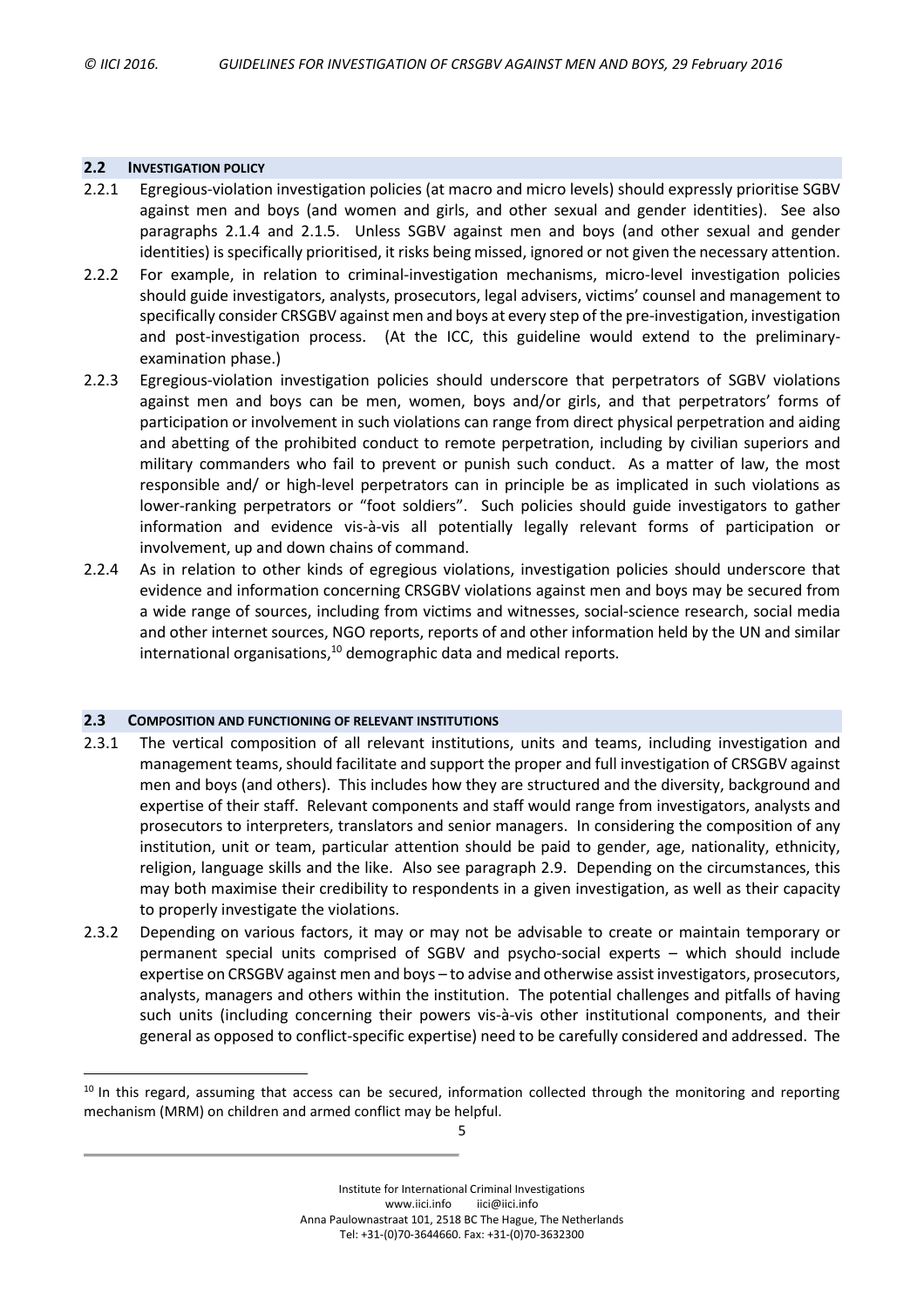foregoing also applies to the employment, or the ad hoc use of, in-house or outside special advisers on CRSGBV against men and boys.

- 2.3.3 Recruitment policies and rules should be attentive to CRSGBV against men and boys. Recruitment of new staff (broadly defined to include ad hoc consultants, and ranging from investigators to interpreters, as noted in paragraph [2.3.1\)](#page-6-0) should include appropriate assessments of their awareness of and attentiveness to SGBV against men and boys. Their contracts should be subject to their satisfactory completion of relevant competency assessments (see paragraph [2.4\)](#page-7-0), and include antidiscrimination and anti-exclusion clauses.
- 2.3.4 Other staff policies and rules, including concerning gender, working with children, anti-discrimination and performance evaluations, should be attentive to SGBV against men and boys.
- 2.3.5 Organisational and strategic reviews should include assessments concerning the above issues.

#### <span id="page-7-0"></span>**2.4 CAPACITY-BUILDING AND AWARENESS-RAISING OF STAFF**

2.4.1 All investigators and other relevant staff members (broadly defined to include short-term consultants, and ranging from, as relevant, senior management to medical examiners, intermediaries, interpreters, translators and drivers) should participate in tailored and well-designed awareness-raising and capacity-building programmes. At institutions such as international or hybrid criminal courts and in national criminal-justice systems, relevant components and staff would include judges, defence-team members and victim/witness-support staff. Other organisations, including human-rights NGOs and truth commissions, should also ensure the necessary cross-system/organisational awareness-raising and capacity-building.

"Internalised feelings of shame, fear of stigmatization, and legal frameworks and social services that do not recognise men as victims prevent the majority of victims from reporting to the authorities. Gendered assumptions, which for centuries obscured the rape of women and girls, continue to operate to mask what is happening to men and boys; where rape is construed as a violation of women who are regarded as the **property** of men it is difficult to see men as victims. Where women remain **essentialised** as submissive, weak and vulnerable it is difficult to acknowledge that they can be perpetrators. When a 'real man' is defined as strong and in control and invulnerable, it is easy to assume that if he was engaged in a same-sex act, then surely '**he must have wanted it**'. And where understandings of sexuality and physiology are limited, it is not surprising that if a victim has a physiological response such as an erection, this is mistakenly taken to mean that he was enjoying it." (Dolan Briefing Paper, page 2.)

- 2.4.2 As appropriate and necessary, the content of awareness-raising and capacity-building programmes should address issues such as:
	- legal and other principles and rules concerning, and the investigation-relevant practicalities of, non-discrimination, informed consent, victims' agency, the "do no harm" principle, confidentiality, and, in relation to boys, the "best interests of the child" standard
	- the varied nature and scale of CRSGBV against men and boys (and of the potential relevance of other differences relating to, for example, age, religious and ethnic background, physical and mental abilities, and in the case of boys, different levels of dependency on family and communities), including societal influences on and red-flag locations of such violence
	- dealing with potential governmental, community and other non-governmental opposition to investigating and addressing CRSGBV against men and boys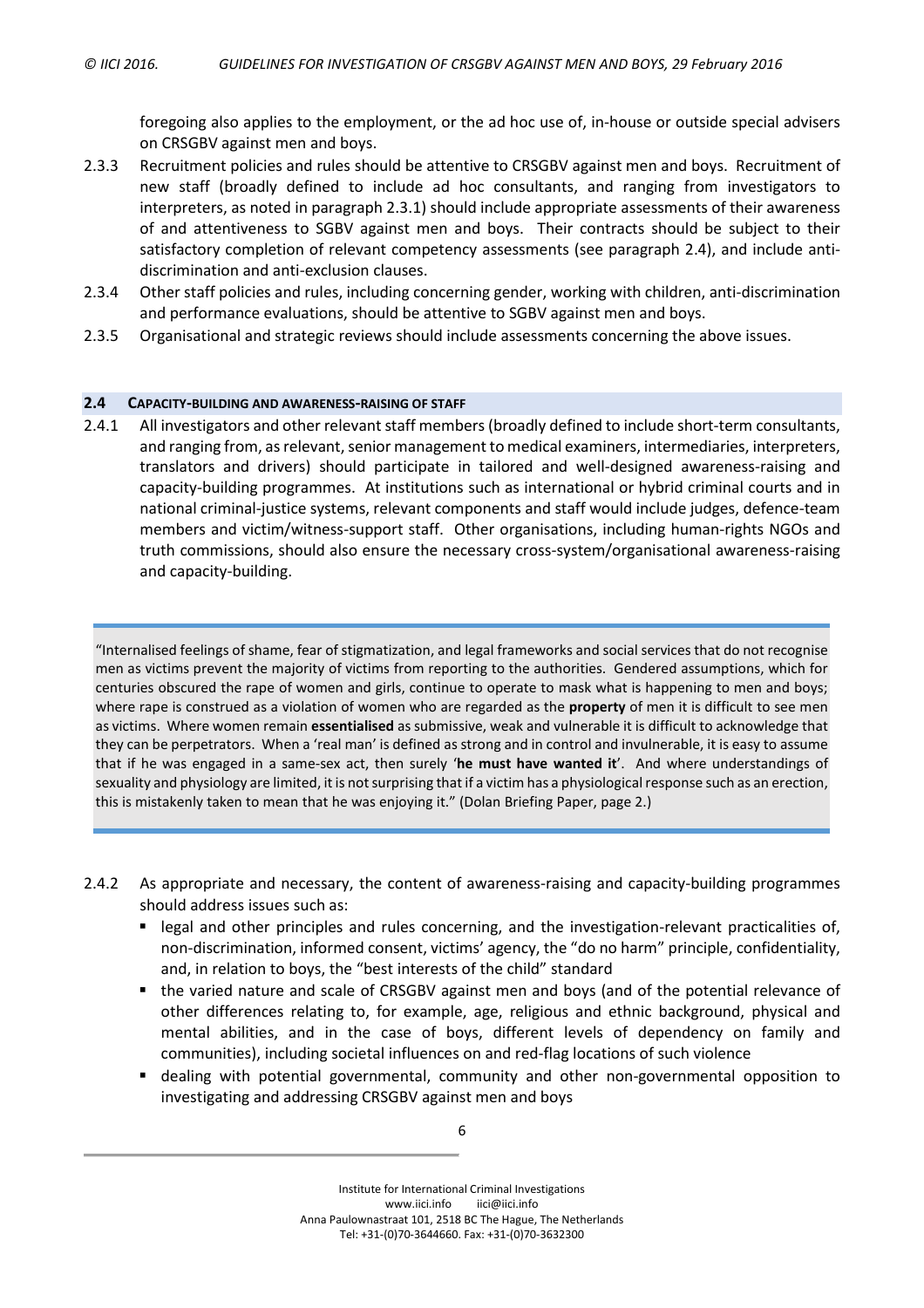- associated physical, mental, social and economic harms suffered by different victims of such violations, including with reference to victims of, for example, different ages, national, ethnic and religious backgrounds, and mental and physical abilities
- myths, preconceptions and stereotypes concerning such SGBV, including in relation to sexual identity and orientation, gender identity, the incidence and prevalence of SGBV against men and boys during peacetime and conflict, and that such SGBV are not always crimes of opportunity
- **•** physiological and other responses to CRSGBV, including involuntary erections that men or boy victims may experience in coercive circumstances (see also paragraph [2.11.7\)](#page-15-0)
- **F** relevant substantive, evidentiary and procedural law
- potential signs or indicators of CRSGBV against men and boys (see paragraph [2.10\)](#page-12-0)
- **P** perpetrators' perspectives and motives
- **how to make it easier for men and boy victims to disclose and talk about the sexual violence which** they have endured or witnessed
- how to investigate, document, analyse and otherwise respond to allegations of CRSGBV against men and boys
- related psychological responses of investigators and other staff to SGBV against men and boys.

#### <span id="page-8-1"></span>**2.5 INVESTIGATION: PRELIMINARY RESEARCH <sup>11</sup>**

 $\overline{a}$ 

- 2.5.1 Generally, the actual or possible perpetration of CRSGBV against men and boys (just like CRSGBV against women, girls and other sexual and gender identities) should be an explicit component of preliminary (mainly, desk-based) research, even in situations where investigations have been triggered by allegations of CRSGBV against women and girls, or where there have been no SGBV allegations. This will help guide subsequent investigation activities, including the preparation of an investigation plan and the deployment of investigators to the field.
- <span id="page-8-0"></span>2.5.2 Reports and other information that such SGBV is being or has been committed, as well as indicators and circumstances (such as situations of detention, and other circumstances in which power can be exercised unaccountably and with impunity) that may suggest that such SGBV may be or have been committed, should be researched with a view to helping determine if and how the investigation plan should cover such allegations or possible violations. In this regard, also see relevant parts of paragraphs [2.6](#page-9-0) and [2.11.](#page-13-0) The preliminary research should factor in the potential personal and structural biases of authors and publishers of reports on, and information-sharers of, CRSGBV.<sup>12</sup>
- 2.5.3 Another example of something that should be researched (where it has not already been done) is the physiological responses that male victims can experience during SGBV, such as involuntary or reflexive erections or ejaculation. See also paragraph [2.11.8.](#page-15-1)

 $11$  The preliminary-research phase, the preparation of the investigation plan (addressed in section [2.6\)](#page-9-0) and the in-depth analysis to be undertaken prior to deployment to the field (addressed in section [2.7\)](#page-9-1) are distinct phases.

 $12$  See eg Graduate Institute Report, p 2: "[Michele] Leiby argued that it is important to note the difference between what is being reported by the victim and what is being coded by the interviewer. Although it is often assumed that men do not report sexual violence, when they do talk about it, it is not uncommon that interviewers miss such stories, coding them a torture instead of sexual violence. Gender identities also affect coding: in her analysis, Leiby found that male interviewers were less likely to interpret stories as sexual violence than female interviewers."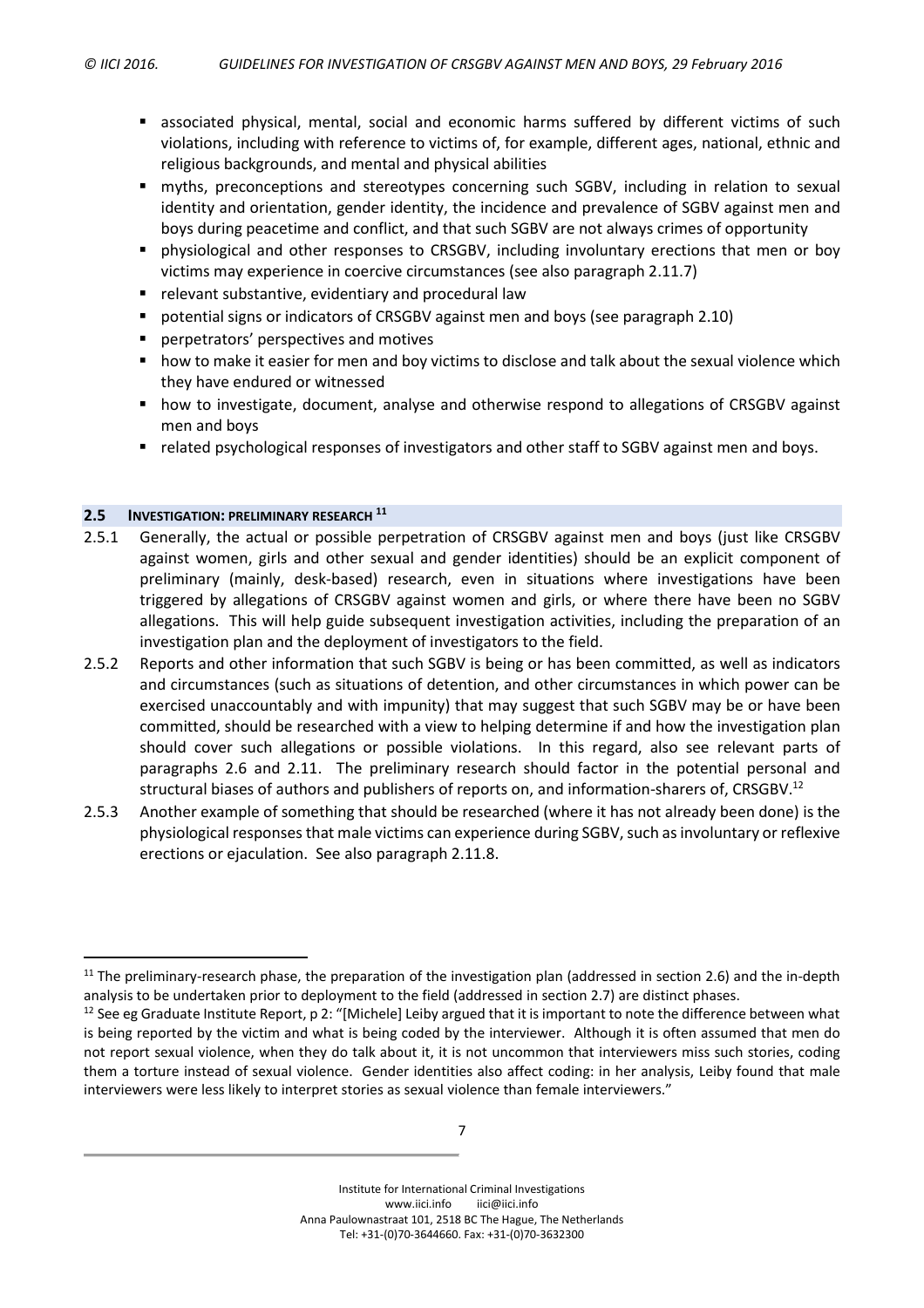#### <span id="page-9-0"></span>**2.6 INVESTIGATION PLANNING: GENERAL CONSIDERATIONS**

- 2.6.1 The written investigation plan<sup>13</sup> a management tool prepared on the basis of preliminary research (developed in phases, and continuously reviewed as necessary) and used as an overall and consolidated guide for the effective, efficient and coordinated conduct of an investigation – should expressly include CRSGBV against men and boys. Relevant general components include the strategic objectives of the investigation, the information required to meet those objectives and how it is proposed that the investigation should proceed.
- 2.6.2 More specifically, when at issue and as appropriate, the investigation plan should enable investigation managers to communicate to investigators:
	- which allegations of CRSGBV against men and boys to investigate
	- the potential crimes/violations, the applicable law, and related to that, the evidence they need to collect to satisfy the elements of those crimes/violations
	- the potential suspects
	- the critical witnesses and groups that may include victims and witnesses (for example, male victims of CRSGBV often are concentrated among refugees orinternally displaced people, as well as among ex-combatants and detainees or prisoners)
	- other sources of information and evidence to target
	- the context-specific risks associated with investigating CRSGBV against men and boys (in this regard, see, for example, the eighth bullet of paragraph [2.7.2\)](#page-9-2)
	- the tasks to be completed in the investigation (including in relation to securing any legally required consent from boys' guardians for them to be interviewed, which requirement often can entail difficulties in conflict and post-conflict contexts, including where boys have been separated from their family)
	- the investigation principles and practical guidelines that would guide how investigators go about their work, including in relation to: principles concerning informed consent; the capture, management and confidentiality of information and evidence; and referral avenues for victims
	- the resources(including skill-sets and financial resources) required to investigate those allegations.

#### <span id="page-9-1"></span>**2.7 IN-DEPTH PRE-DEPLOYMENT ANALYSIS**

 $\overline{a}$ 

- 2.7.1 Prior to investigators' deployment to the field, in-depth research and analysis have to be undertaken on a range of issues, among which, subject to the objectives and other elements of the investigation (captured in the investigation plan), should be issues related to the investigation of CRSGBV against men and boys.
- <span id="page-9-2"></span>2.7.2 Issues relevant to the specific investigation that should be researched, analysed and understood in more depth include those highlighted in paragraphs [2.5.2](#page-8-0) and [2.6.](#page-9-0) Additional issues are $^{14}$ :
	- **Broader context (including regarding gender and sexual roles and attitudes in the relevant** community; and community attitudes to male victims of SGBV).
	- **Broader language (eg, euphemisms and colloquialisms); body language; sounds; and other cultural,** social, religious and historical markers and issues related to gender, sex, SGBV generally and SGBV against men and boys specifically (eg, some male victims may say things like "they made me a

<sup>13</sup> Not all criminal-justice and human-rights investigators prepare or are required to prepare and use a *written* investigation plan along the lines covered in these guidelines. Even so, all accountability-focused egregious-violation investigations would ordinarily proceed on the basis of some form of plan (written or unwritten), most of which would contain elements similar to those covered in these guidelines.

<sup>&</sup>lt;sup>14</sup> Depending on the circumstances, some of these issues would not be specific to particular investigations.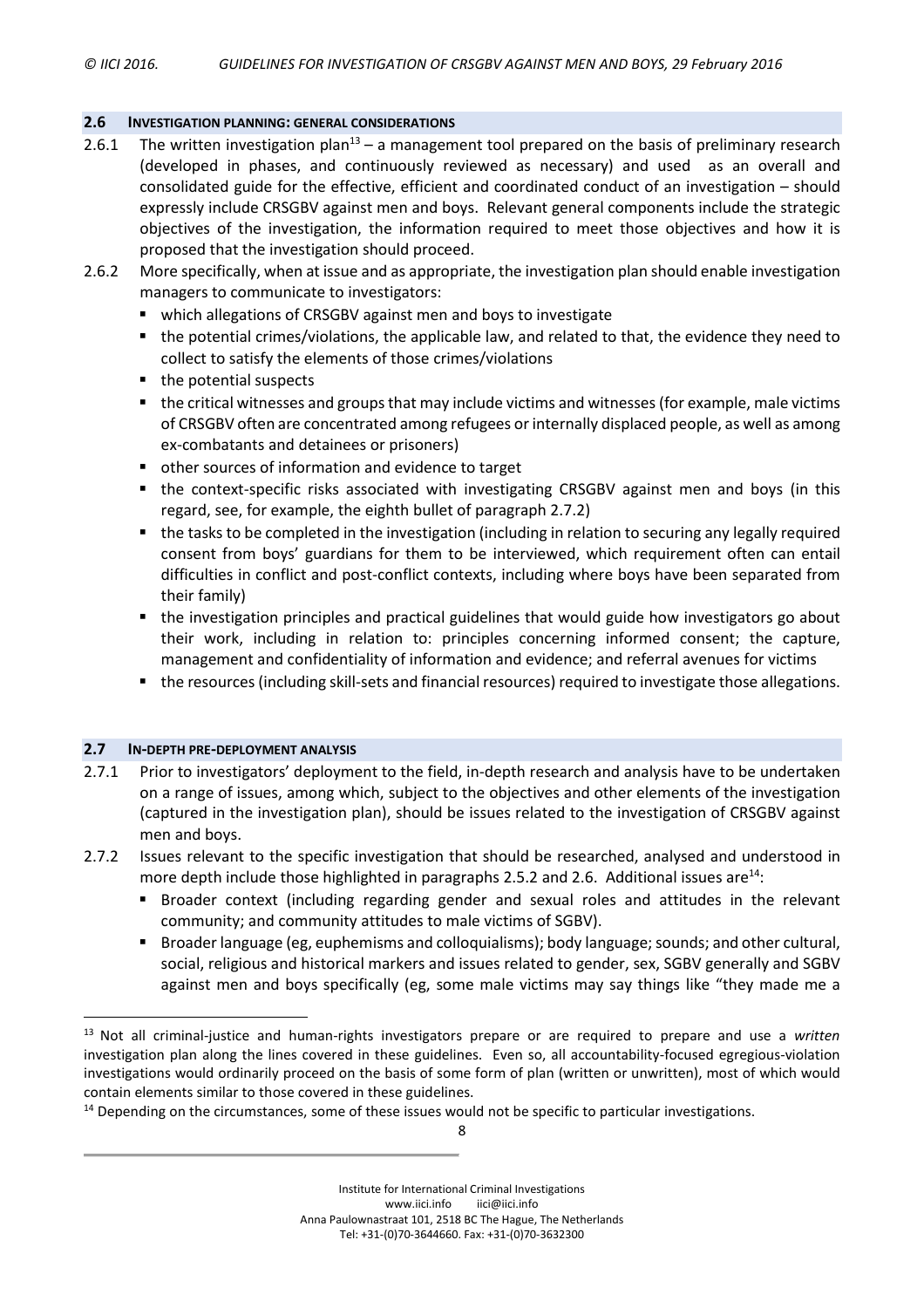woman/wife", "they used me like a woman/wife/girl", "I was homosexualised", "they did terrible things to me", etc).

- Crime/ violation patterns or the absence of patterns relating to factors such as age, gender, gender identity, gender diversity and sexual orientation in the context of the conflict.
- The various context-specific forms that CRSGBV against men and boys can take, including in relation to victims of different ages, backgrounds and the like.
- The sex of perpetrators.
- Complexities concerning victims who may also have perpetrated SGBV or who may perceive themselves to be perpetrators (some men or boys who have been forced to rape others may think that they are or would be seen by others and the law as perpetrators).
- Gaps in information and evidence related to CRSGBV against men and boys, and whether these are due to the absence of such violations or, for example, poor preliminary and later research, or personal biases.
- All potentially relevant components of national and/or international law. As far as the applicable legal framework of the particular investigation is concerned, such components would include likely violations/crimes; modes of liability or forms of participation; grounds for excluding liability; bars to the exercise of jurisdiction (criminal and other); procedural law; and evidentiary law, including concerning corroboration. Examples of other important legal-framework issues are that the law of numerous national jurisdictions does not recognise men and boys as potential victims of SGBV (ie, it defines SGBV in ways that cast only women and girls as potential victims of violations and crimes committed by men or boys); and criminalises same-sex sexual acts in ways that implicate male SGBV *victims* as perpetrators (thus constituting an obstacle to them coming forward to speak to investigators and exposing them to potential national investigation and prosecution should the evidence that they provide to investigators become known). As earlier noted, particulars of the applicable law on children (including concerning any requirement to secure the consent of guardians before interviewing them) must also be identified (see also paragraph [3.9\)](#page-18-1).
- Suspected direct and indirect, physically present and remote individual perpetrators and implicated governmental and non-governmental groups and forces (including their command structure and gender composition).
- Comprehensive threat and risk assessments, including relevant referrals (see paragraph [2.10](#page-12-0) for more detailed guidelines on this issue).
- Where relevant in relation to boys, the legality, advisability and practicalities of them testifying in any later court or other proceedings.
- <span id="page-10-0"></span>2.7.3 For investigation agencies requiring or recommending pre-interview screening of victims and witnesses to be interviewed, it would be important to consider that during this early a phase it is unlikely that such screening would generate disclosure of incidents of SGBV. In most instances this type of information will only be forthcoming in a face-to-face interview, conducted by an experienced interviewer, where a high level of trust has been developed between the interviewer and the interviewee. An experienced interviewer may be able to spot indicators or red flags that CRSGBV may have occurred during such screening.

# **2.8 INFORMATION-AND EVIDENCE-COLLECTION PLAN**

- 2.8.1 An information-and evidence-collection plan, developed as part of the investigation plan and based on prior in-depth research and analysis, should comprise elements such as:
	- the kinds of information or evidence required to prove or otherwise support allegations of CRSGBV against men and boys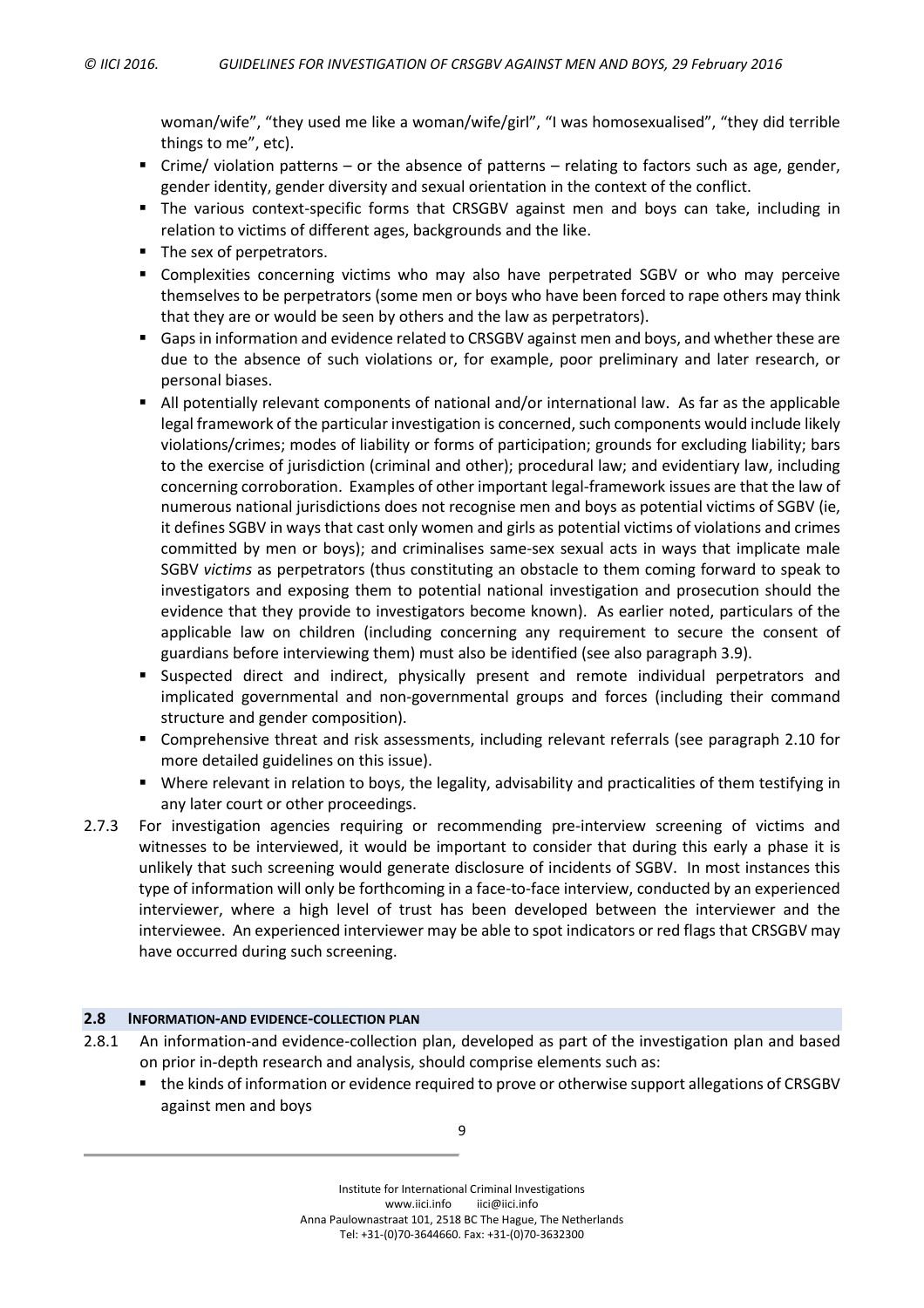- what that information or evidence "looks like"
- where it is likely to be located
- $\blacksquare$  how can it be properly obtained.
- 2.8.2 Depending on the context, locating and accessing human or other sources on such violations is likely to be a challenge. As CRSGBV against men and boys generally is under-acknowledged andreported and more hidden, extra effort might be required to craft a practically useful information- and evidence-collection plan that would help guide investigators to secure information and evidence concerning such violations.
- 2.8.3 Relevant information or evidence may include previous statements by victims and witnesses, given to, for example, the media, civil-society groups, academic researchers, first responders and other humanitarian-aid providers, and other investigating authorities.
- 2.8.4 As far as CRSGBV against men and boys are concerned, such a plan would generally have to provide for the distinct possibility of multiple interviews (and thus more overall time) per victim or witness. Establishing the atmosphere and trust necessary to elicit evidence of such violations can be timeconsuming.
- 2.8.5 Related to this is the need to plan carefully for how such victims and witnesses would be approached and where interviews would be conducted. Generally, male victims in particular have heightened concerns about privacy and confidentiality. As mentioned earlier, in numerous countries male victims reporting SGBV may be criminally prosecuted. In many contexts where homophobia exists, communities or individuals would consider male victims of such violence to be homosexuals; in some countries, such suspicion may result in death or other serious consequences. See paragraph [2.10.](#page-12-0)
- 2.8.6 As already intimated, locating and accessing sources on such violations might, depending on the circumstances of each investigation, require different and sometimes additional resources when compared to that required for investigations concerning SGBV against women and girls. This may or may not be the case with a particular investigation, victim or witness.
- 2.8.7 An information- and evidence-collection plan needs to be periodically reviewed, including for the purposes of deciding when sufficient information or evidence has been obtained to conclude particular lines of inquiry. Extra care might have to be taken to avoid the premature closing down of inquiries into CRSGBV against men and boys, not least because of the risk that male victims of such violations would not later want to repeat or testify to the violations, and because other users of such information and evidence, including senior managers, judges or political actors, may be uncomfortable (or worse) about addressing the issue, in which case a significant volume of goodquality information and evidence may make it more difficult for them to ignore.
- 2.8.8 On pre-interview screening, see paragraph [2.7.3.](#page-10-0)
- 2.8.9 On the seizure, storage, management, confidentiality and disclosure of information and evidence concerning CRSGBV against men and boys, see paragraph [2.13.](#page-16-0)

#### <span id="page-11-0"></span>**2.9 INVESTIGATION TEAM**

2.9.1 An investigation team, whose members must be appropriately qualified and attentive to CRSGBV against men and boys, must be carefully selected in good time. Depending on the circumstances, the team would include not only investigators, but also intermediaries, interpreters, translators, analysts, psychologists and other support staff such as fixers, administrative staff and drivers. The investigation plan should include relevant guidance concerning the vetting, appointment, pre-deployment preparation, management, supervision and debriefing of members of the investigation team. Also see paragraphs [2.3](#page-6-1) and [2.4,](#page-7-0) including on staff diversity and capacity-building and sensitisation. Pre-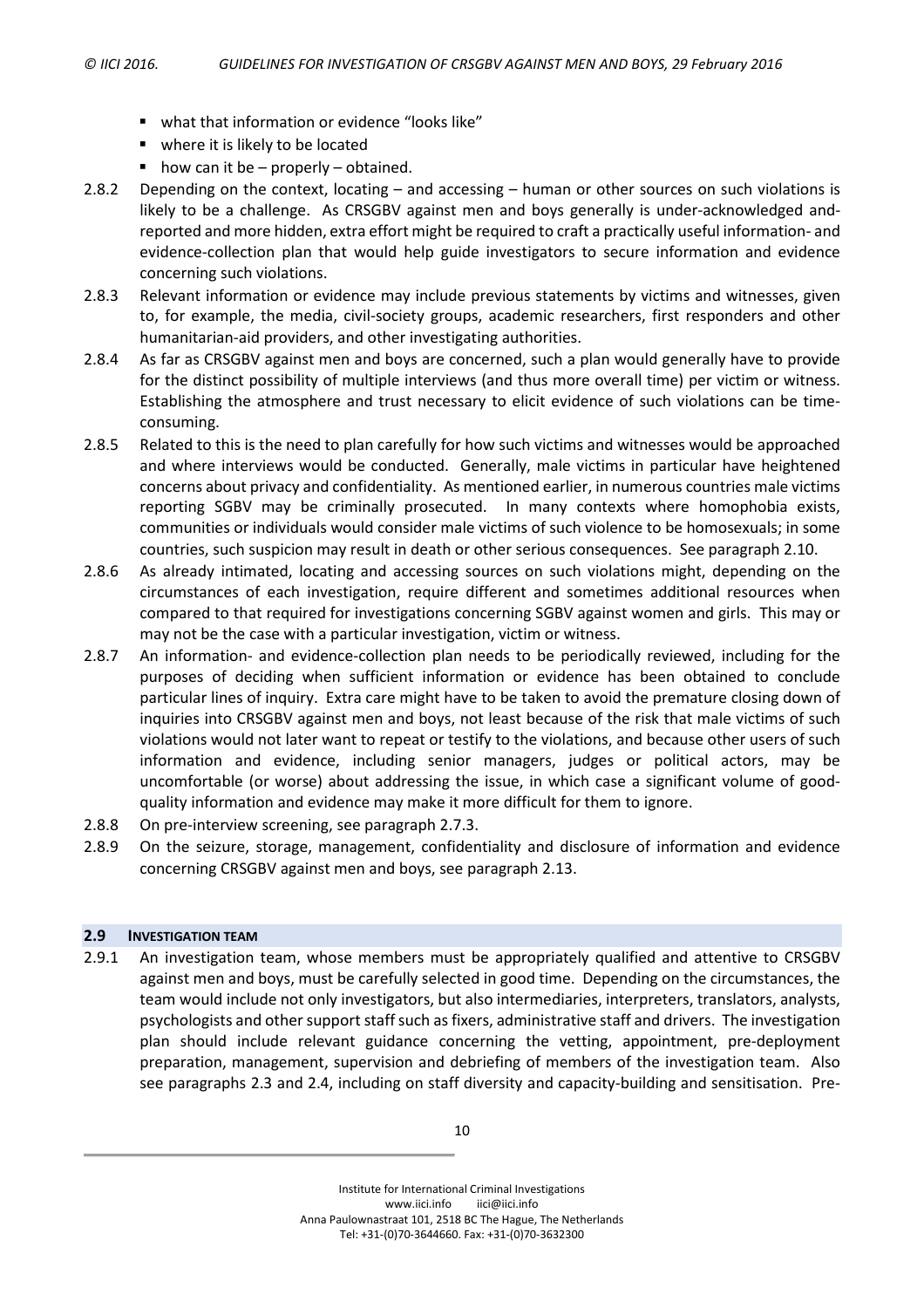deployment briefings and sensitisation of investigations teams should cover, among other elements, general and context-specific issues concerning the investigation of CRSGBV against men and boys.

- <span id="page-12-1"></span>2.9.2 Ideally, teams would be diverse and large enough to allow interviewees a choice between, for example, female or male interviewers and interpreters. There seems to be no general preference among men and boy SGBV victims for male or female interviewers and interpreters, though those who do have such preference seem to feel strongly about it. There may generally be a preference among men and boy SGBV victims for older interviewers, but this impression requires further testing. Ultimately, some victims will prefer younger or similar-aged interviewers, or may not have strong views at all on this; the same applies to other factors such as ethnic or religious background.
- 2.9.3 Depending on the investigation circumstances, extra care should be taken with the vetting, selection and pre-deployment preparation of interpreters and intermediaries, so as to ensure their awareness of, attentiveness to and willingness to work on CRSGBV against men and boys.
- 2.9.4 Very importantly, during and after deployment, investigation teams should self-monitor and/or be professionally monitored for vicarious traumatisation, also in relation to them working on CRSGBV against men and boys.
- 2.9.5 Deployment and/or post-deployment debriefings should include a focus on the specificities of CRSGBV against men and boys, with the aim of improving the team's performance in investigating such violations and identifying lessons and good practices, not only for the team itself, but for the larger institution and, if possible, the international community at large.

#### <span id="page-12-0"></span>**2.10 THREAT AND RISK ASSESSMENTS, AND REFERRAL AVENUES**

- 2.10.1 During investigation planning, and during later phases of an investigation, threat and risk assessments must specifically include a focus on threats and risks associated with investigating CRSGBV against men and boys. Threats and risks to be carefully analysed and planned for by putting in place riskavoidance and management strategies and plans (with the necessary extra attention being given to the interests of boy victims and witnesses) include:
	- **Real and imagined security threats and risks to investigators and other members of the** investigation team (including drivers, intermediaries and interpreters), victims and witnesses of SGBV against men and boys, as well as alleged perpetrators, including regarding their immediate family and community. Examples of such risks include:
		- Victims (and perpetrators) being assumed to be homosexual, which can result in them being abandoned by wives and children, excluded from families and community spaces (including from schools in the case of boys), exposed to public ridicule and humiliation from service providers and further sexualised attacks – and worse.
		- Depending on the context, investigators who talk to male victims may also be seen as "promoting homosexuality", which can result in the investigation being blocked or hampered by, for example, authorities, communities, intermediaries or interpreters.
		- Where victims are living in close proximity to perpetrators (as is often the case in refugee/ displacement settlements) the perpetrator may suspect that disclosure is occurring and seek to take reprisals against victims.
	- The medical, psychological and psycho-social condition of victims and witnesses of such SGBV (on pre-interview screening, see also paragraph [2.7.3\)](#page-10-0).
	- **The risk of vicarious traumatisation of investigators and other members of the investigation team.**
	- **The risk of unauthorised and accidental disclosure of the identity and other information concerning** witnesses and victims.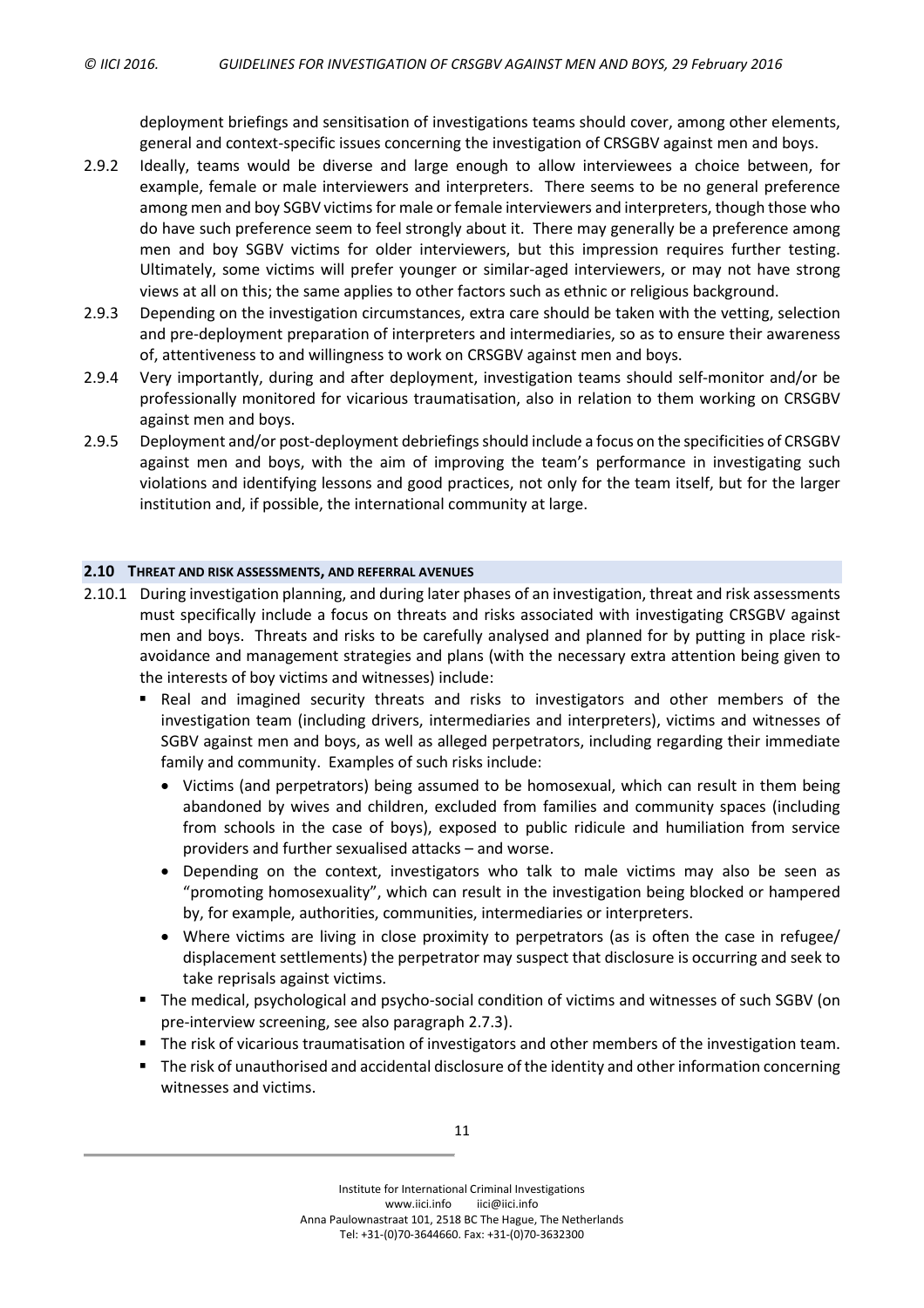- 2.10.2 During investigation planning, and during later phases of an investigation, previous, current and, if necessary, future medical, psychological, psychosocial, protection and legal support for male SGBV victims and witnesses should be noted and planned for, including any special care to be arranged for boys.
- 2.10.3 At present, such assistance services (ranging from emergency-humanitarian support and emergency medical care to longer term support) are unavailable or untailored and inaccessible for male SGBV victims in most conflict and conflict-affected environments. In some instances, this situation is exacerbated by the unwillingness or reticence of some donors and service and assistance providers to include male victims in their scope of work. Consequently, planning for possible referrals of male SGBV victims will present special challenges in such environments. Individuals, expert groups and organisations, and authorities and community groups, where they exist, should be mapped and vetted for their suitability as potential referral points for male SGBV victims, including in relation to their willingness and ability to assist them confidentially. The investigation plan should also include strategies, plans and guidance in the event that there are no suitable or potentially suitable referral points for male SGBV victims; depending on the circumstances, investigators may have to forego contact with such victims and witnesses until suitable referral points are in place.
- 2.10.4 In relation to boy victims in particular, extra attention should be given to such referral strategies and plans, including the question of whether or not to inform their immediate carers such as family, guardians and care-givers.

#### <span id="page-13-0"></span>**2.11 INTERVIEW STRATEGIES, TECHNIQUES AND PRACTICES**

- 2.11.1 Parts of this section are more relevant to men than boys, and it may not cover specificities concerning the interviewing of boys. As with other components of these guidelines, users will have to ensure that they are familiar with relevant child-specific laws, practices and standards, and that all frameworks and practices, including concerning interviewing, are aligned accordingly.
- 2.11.2 In many contexts several factors, including cultural norms of masculinity, make it difficult for male victims of CRSGBV to talk with anyone about their ordeal. Consequently, investigators may find it very challenging and/or time-consuming to get such testimonial evidence. Therefore, extra care should go into planning and conducting interviews with such victims so as to secure the necessary evidence while fully respecting their well-being, privacy and other rights.
- 2.11.3 Aspects of planning and conducting interviews that may deserve special care include:
	- Location/venue of interview, set-up of interview space and (longer) duration of interview(s): As noted earlier, male victims of SGBV generally are especially loath to talk about the violations they have been subjected to, thus generally requiring more time than seemsto be the norm to establish the necessary trust and rapport with investigators; this may also necessitate multiple interviews. In relation to interviewing boys, depending on the particular context, a relevant consideration may be to have suitable toys at the interview; props such as dolls and drawing tools may also be useful.
	- Number of interviewees: Victims should be interviewed one at a time.
	- Number, age and gender of interviewer(s) (and any interpreter): Interviewees should be asked for their preferences on these factors, and investigation teams should have strategies and plans in place in case they cannot immediately respond positively to such preferences. (See also paragraph [2.9.2.](#page-12-1))
	- Building trust and rapport.
	- Being prepared for the possibility of strong emotional or physical responses, including anger, tearfulness, prolonged silence, inability or unwillingness to continue the interview, dissociation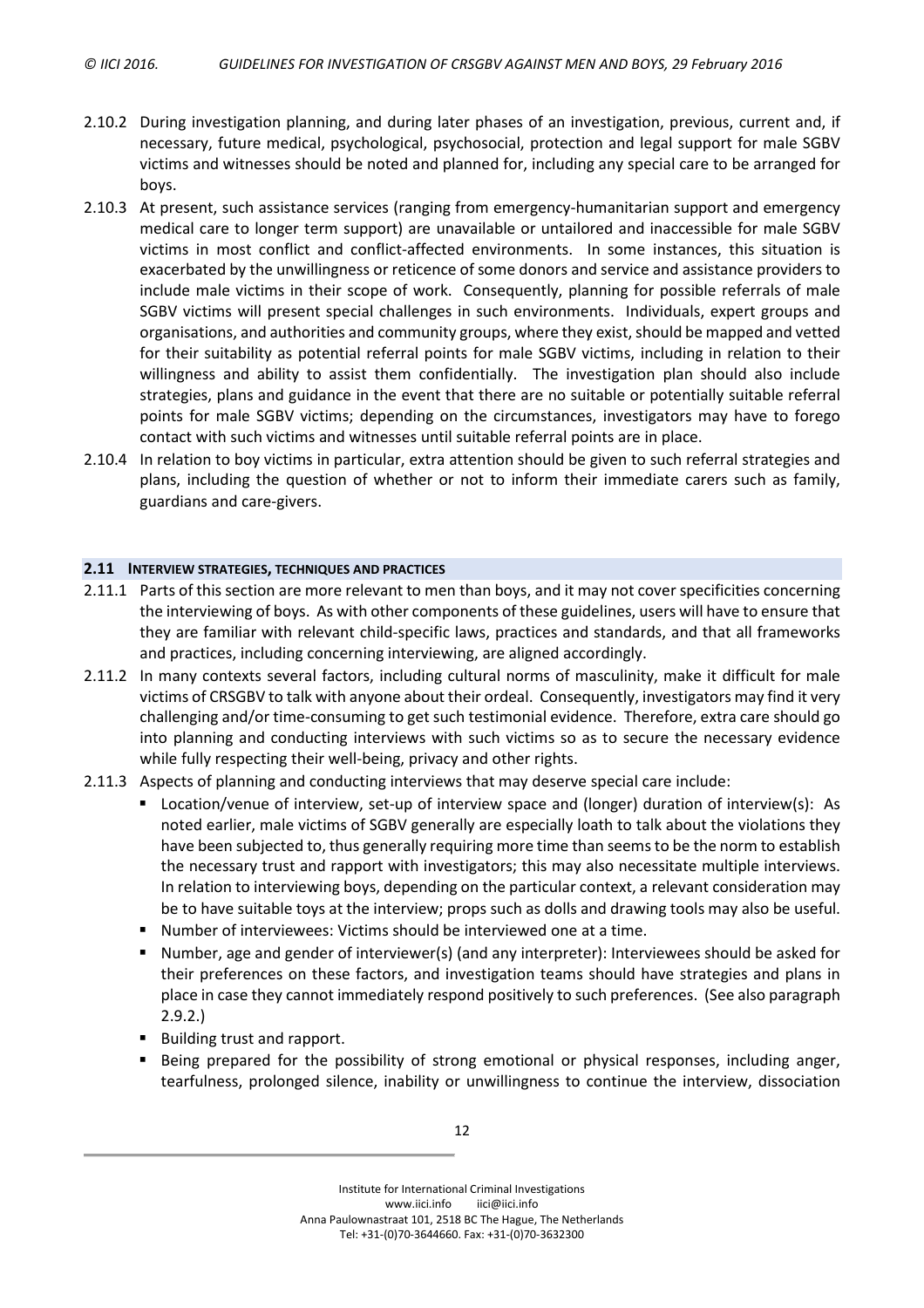and/ or marked agitation. There can also be a sense of overwhelming relief at being able to talk about such crimes.

- Need for interviewer(s) to be wary of having, forming and conveying pre-conceived crime-labelling or violation-categorisation, and any preconceived ideas about what may or may not have happened to the victim and any related moral stance.
- Ensuring that questions posed and other remarks made by the interviewer are specific to SGBV against men and boys. (This would include the need to ensure that questions are gender-specific, as necessary.)
- Person-, age-group-, and community-specific language and euphemisms that victim interviewees may use to refer to SGBV that have been committed against them.
- As earlier noted, being aware of broader community views on SGBV by and against men and boys.
- Being forthright when discussing the conduct that may amount to SGBV, ie, do not use euphemisms for, for example, body parts (except as an interview technique to elicit a fuller or more accurate description of the conduct), and do not avoid asking victims for mechanical and detailed descriptions of the conduct which they have endured or what they were made to do to others.
- How to and in which format to record victims' statements.
- Issues concerning witness- and victim-protection (where applicable) and confidentiality, including confidentiality of evidence, and how any related concerns and requests by male victims should be addressed.
- As noted earlier, interviewers must be well prepared to handle issues concerning referrals of victims for protection, psychological and psycho-social, medical and legal support, including different referral pathways for men and boys.
- **Expectation management.**
- 2.11.4 Individuals, groups and communities may exhibit physical and non-physical indicators of SGBV against men and boys. Such indicators may vary between them, change depending on the specifics of each investigation, and change over time. Expert guidance on what such indicators may be should be secured prior to interviews, including in relation to boys. The presence or lack of indicators should prompt investigators to probe more, prior to and during interviews.
- 2.11.5 Examples of potential indicators sometimes exhibited by male victims are that they:
	- have difficulty sitting and/or are constantly shifting in their seats
	- smell of faeces or show other signs of incontinence
	- continually take toilet breaks
	- **P** prefer to stand during interviews (and at other times)
	- complain about lower-back pain
	- sit with their heads down, hunched shoulders, and/or with crossed arms; avoid eye contact; and speak softly
	- respond in agitation to questions about SGBV (eg, become restless and pace the interview space)
	- demonstrate anger and irritability, including possible homophobia
	- express strong preferences on the gender of interviewers and/or interpreters
	- specify and accentuate the gender of perpetrators, such as making statements like "I was beaten by men" or "I was tortured by men" rather than identifying them as "soldiers", "rebels", etc
	- use language or euphemisms such as "I was being made a woman/wife", "I was used like a woman/wife", "I was homosexualised", or "they did terrible things to me"
	- have lacerations or other signs of possible self-harm.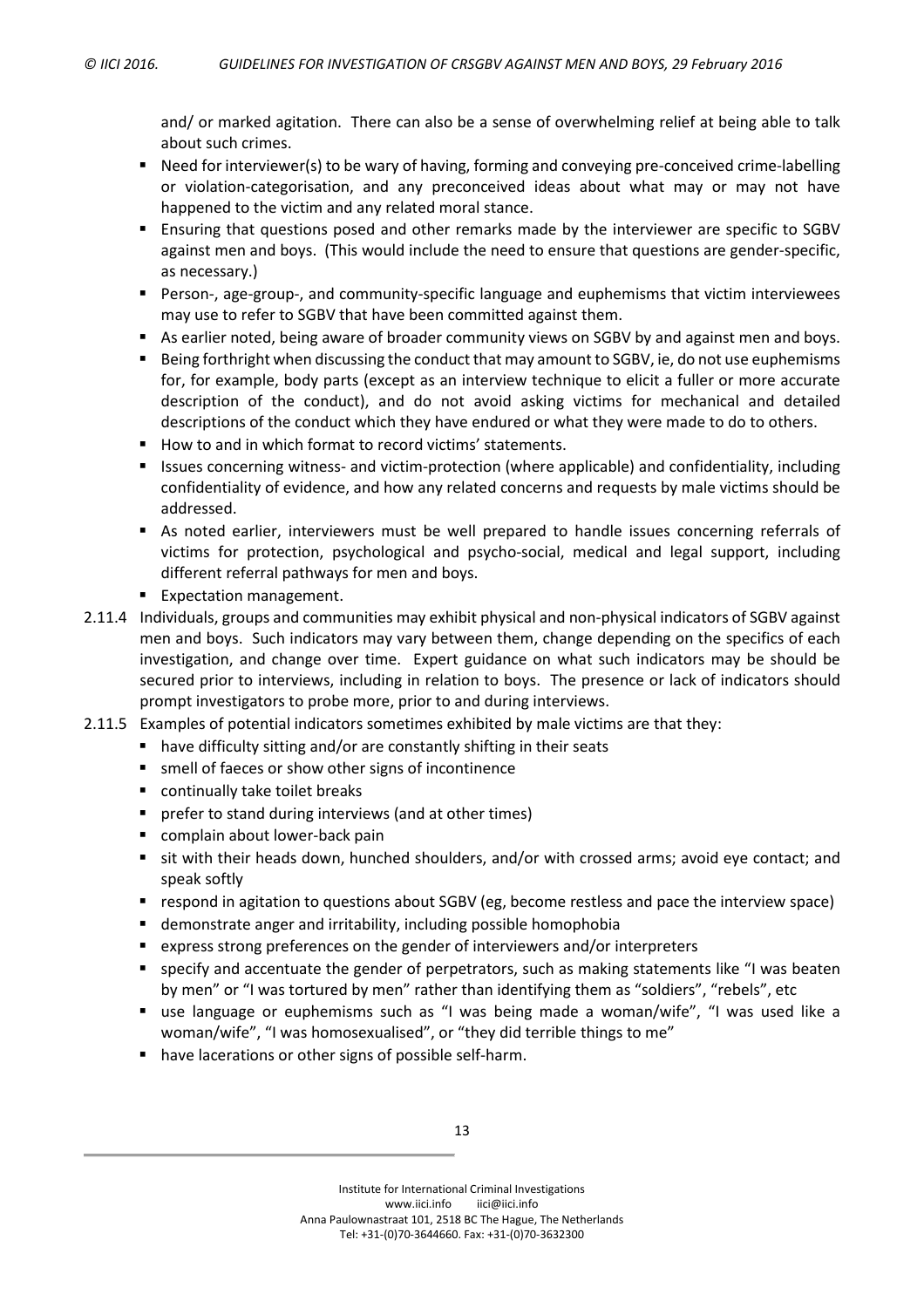- 2.11.6 Further examples of such indicators that investigators may not easily pick up during interviews with victims but which may appear during interviews with others or during other pre-interview research and analysis are:
	- changes in family routines, sleeping patterns, or clothing preferences (eg, victims sleeping dressed when they used to sleep naked)
	- HIV and AIDS and sexually-transmitted diseases, anal fissures, faecal incontinence, long-running lower-back pain, injury to the genitals and hepatitis,
	- patterns of self-isolation or difficulty being with family or others, and social withdrawal or social marginalisation and stigmatisation by communities
	- **EXTERCH instances of deliberate self-harm and domestic violence**
	- evidence of alcohol abuse, especially binge-drinking patterns
	- disinterest in sex
	- **s** sexual dysfunction
	- existence of psychological conditions or responses such as depression, panic attacks, anxiety attacks, mood swings, etc
	- **E** inability to do physical work.
- <span id="page-15-0"></span>2.11.7 Interviewing boys will generally require a special skill-set. For example, boys might be pre-sexual and use language different from adults to describe body parts and what they endured or witnessed. They might be unable to understand – and describe – the nature and extent of the physical and especially mental harm suffered. They might not think that they were wronged. They might be more reluctant to divulge information about superiors or adults, for fear of punishment or out of loyalty. Investigators should secure expert advice on such children-and boy-specific factors that are relevant to interviews (and other elements of investigations).
- <span id="page-15-1"></span>2.11.8 Some victims, regardless of sexual orientation or gender identity, may experience involuntary or reflexive erections and ejaculation during SGBV. This can cause significant harm to their sense of sexual identity, among other potential negative consequences. Evidence of such erections and ejaculation should as a matter of law and fact be irrelevant in the determination of perpetrators' liability for such SGBV. Such evidence does not suggest implicit or explicit consent nor should it raise any other possible defence or other ground to exclude criminal liability for SGBV in the circumstances of egregious violations. Moreover, interviewers need to be particularly attentive to how they respond to evidence of reflexive erections and ejaculation.

#### **2.12 MEDICAL AND FORENSIC INVESTIGATIONS**

 $\overline{a}$ 

2.12.1 As with other such crimes, medical examinations of victims and other forensic investigations may be useful and appropriate, and, in some national jurisdictions, may be legally required. Such examinations should only be conducted subject to the consent and rights of victims, and after consideration of any confidentiality and security concerns. Such examinations should only be conducted by physicians and other professionals with the relevant expertise, and only where there is the expertise and infrastructure to properly and safely analyse and store the results of any such examinations.<sup>15</sup> As with other such crimes, on its own the absence of any forensic evidence and physical signs of such SGBV does not mean that such violations have not taken place.

<sup>&</sup>lt;sup>15</sup> Many countries do not have the necessary forensic expertise and infrastructure. Moreover, in some countries only the state can authorise and process DNA sampling and testing, which, if such countries also outlaw same-sex sexual acts, may expose victims to the risk of investigation and prosecution, or worse.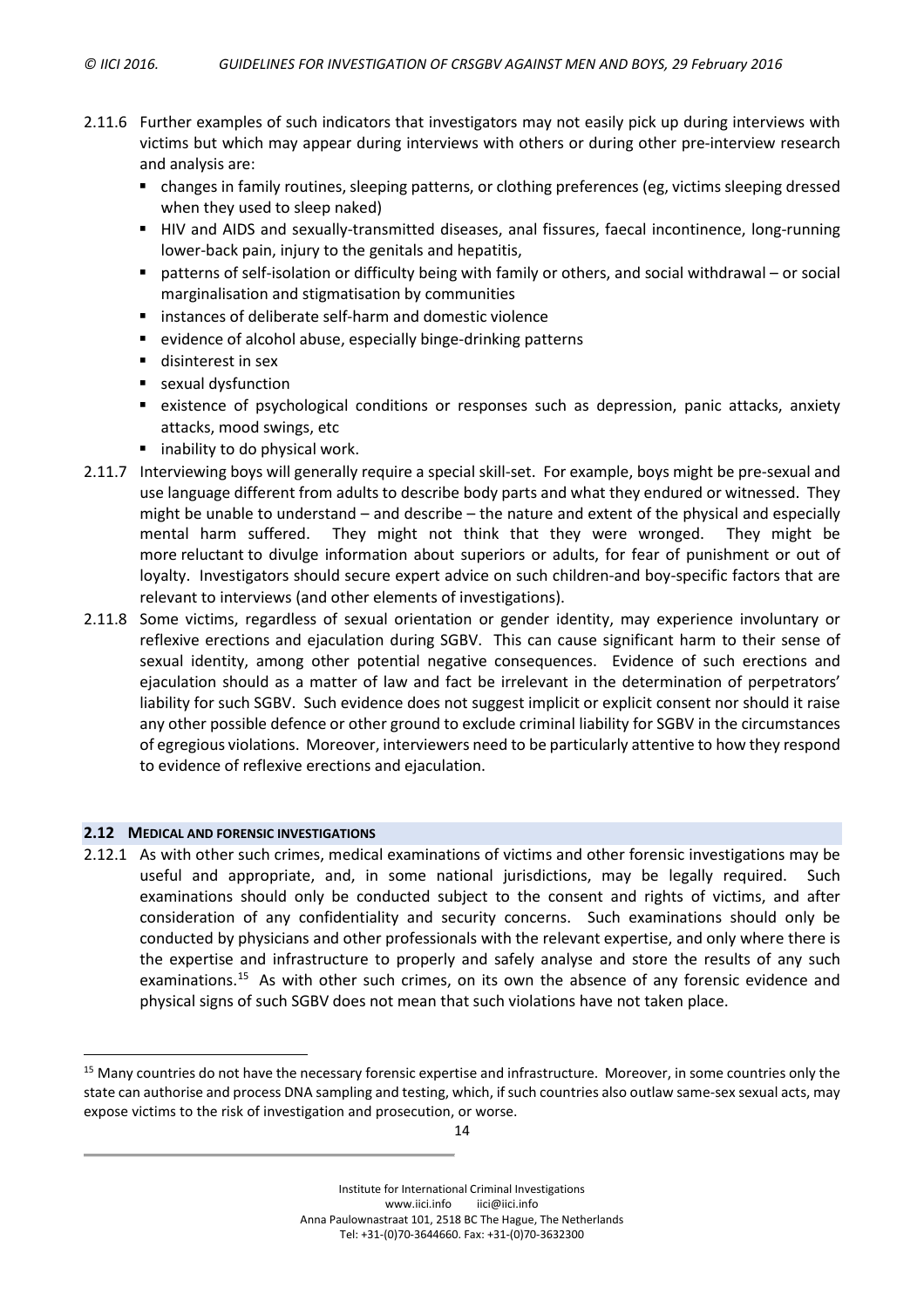#### <span id="page-16-0"></span>**2.13 CAPTURE, STORAGE, MANAGEMENT, CONFIDENTIALITY AND DISCLOSURE OF INFORMATION AND EVIDENCE**

- 2.13.1 The investigation plan should include principles and procedures concerning the capture, storage, management, confidentiality and disclosure of information and evidence.
- 2.13.2 Information-capture and management systems and programmes (including apps) should facilitate the entry, search and analysis of information and evidence specific to CRSGBV against men and boys.
- 2.13.3 Data-entry staff and analysts should also be included in the awareness-raising and capacity-building of staff mentioned in paragraph [2.4\)](#page-7-0).

#### **2.14 ANALYSIS OF INFORMATION AND EVIDENCE**

2.14.1 Paragraphs [2.3,](#page-6-1) [2.4,](#page-7-0) [2.5,](#page-8-1) [2.7,](#page-9-1) [2.10](#page-12-0) and [2.13,](#page-16-0) among others, apply to analysts, analysis systems and analyses. Accordingly, and in general terms, analysts, analysis systems and their analyses should be aware of and attentive to CRSGBV against men and boys. Information and evidence concerning such SGBV – including indicators of such violations – must be specifically looked for, and analysts and analysis systems should be appropriately geared to covering such information and evidence and flagging that for investigators, prosecutors or other relevant colleagues.

#### **2.15 REPORTING, PUBLIC RELATIONS, AWARENESS-RAISING AND ADVOCACY**

- 2.15.1 In accordance with earlier sections, those responsible for researching and preparing reports (confidential or public) on investigationsinto CRSGBV against men and boysshould be attentive to the need to do so properly, ethically and in accordance with confidentiality obligations, the "do no harm" principle (or any higher standards) and international best practices and applicable laws.
- 2.15.2 The mentioned guidelines also apply to those responsible for public relations, awareness-raising and advocacy. Considering the general lack of information and awareness of the scope, scale and pervasiveness ofsuch SGBV, there may be a special need to publicise and focus attention on the issue. Individuals and organisations should do so responsibly, in accordance with carefully considered principles. They should do so in a manner that would contribute to drawing attention to such SGBV without detracting from the ongoing urgent need to address CRSGBV against women and girls (and other sexual and gender identities). There may also be private and public opposition to and pushback against a focus on CRSGBV against men and boys – for which a response strategy and plan should be in place.

# **2.16 BUDGETING**

- 2.16.1 Legal, policy, and institutional changes required to integrate CRSGBV against men and boys into investigations systems and processes will require budgetary changes and allocations. These adjustments should be timely and should be made system- and process-wide.
- 2.16.2 The possible budgetary implications of integrating such investigations include:
	- **Investigation teams may have to be larger than the norm because they must comprise male and** female interviewers and interpreters in case such victims prefer one or the other sex only
	- investigation teams may have to spend more time in the field than is usual because it may take them longer to establish the necessary trust and rapport with such victims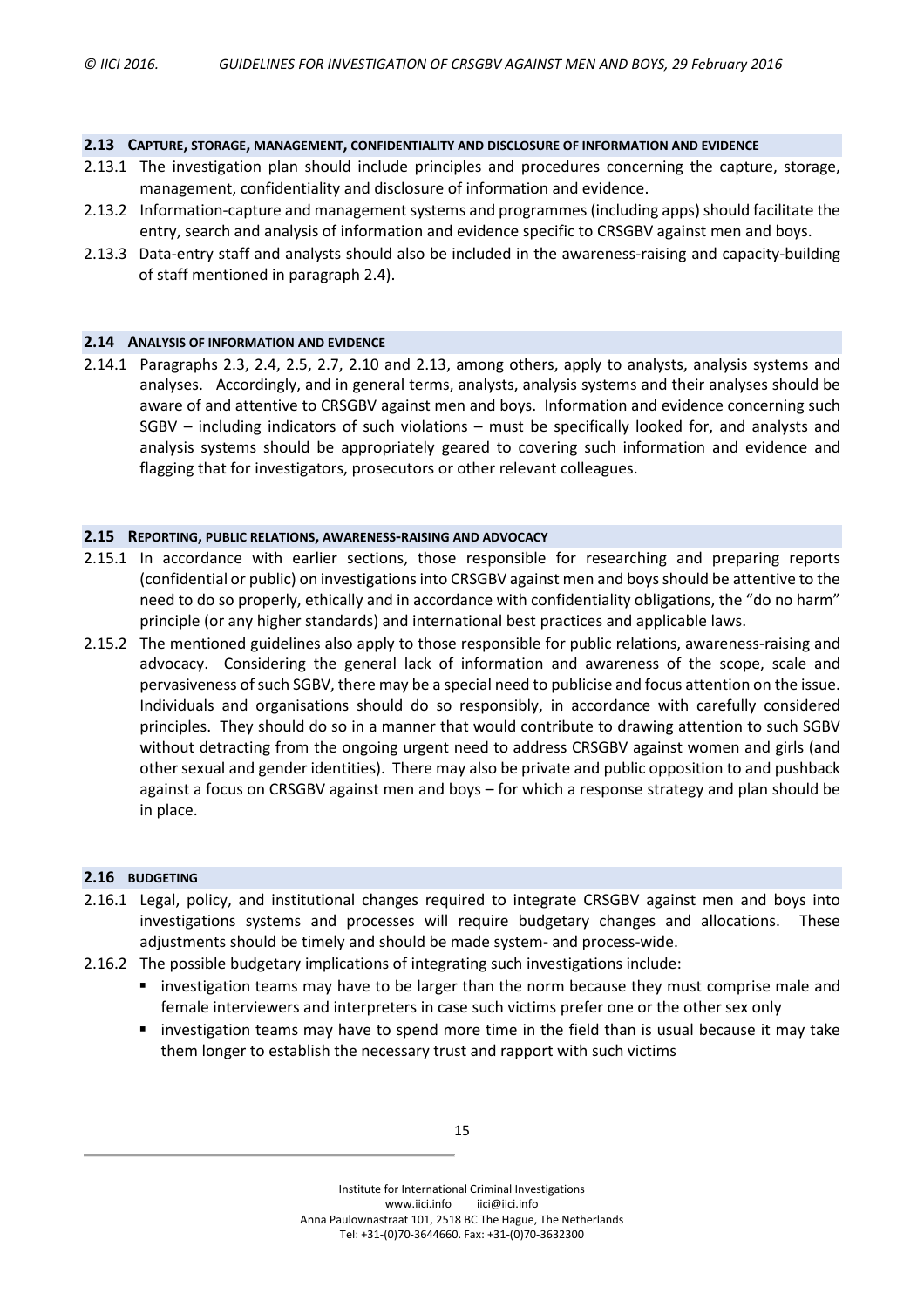the cost of legal, policy and institutional reviews, awareness-raising and capacity-building, and, where necessary, securing expert advice and opinion, including expert witnesses to assist during court proceedings, and promoting the establishment of suitable referral avenues.

#### **2.17 REDRESS**

- 2.17.1 Any relevant recommendations, decisions (including judgments), programmes, mechanisms, policies and laws for redress (including compensation and reparations) should expressly include redress for victims of CRSGBV against men and boys.
- 2.17.2 Where applicable, the design, implementation and follow-up of such recommendations and the like should be informed by, among other relevant considerations, views of victims.

#### <span id="page-17-0"></span>3 NOTES ON CONCEPTS

- 3.1. Generally, the practicality of concepts for the purposes and in the context of these guidelines has trumped other considerations regarding their use. Given the purposes of these guidelines, it is unnecessary to clearly define concepts. Moreover, as used in these guidelines, the meaning of some concepts differs from that of the same concepts used in other contexts.
- 3.2. **Egregious violations** refers to the international crimes of genocide, crimes against humanity and war crimes, and other egregious violations of international humanitarian, criminal and human-rights law that do not amount to genocide, crimes against humanity and war crimes. **Violations** includes the crimes of genocide, war crimes and crimes against humanity.
- 3.3. Egregious violations, including SGBV, as understood in these guidelines, usually are committed in the context of and are linked in some way to a conflict of some form. *Conflict-related* **sexual and genderbased violence ("CRSGBV")** is used in that general sense. However, to be clear, as a matter of general international law only war crimes and other violations of international humanitarian law (or the law of armed conflict), including SGBV as war crimes, must be committed in the context of and be linked to an *armed* conflict, while other categories of egregious violations can be committed during peacetime. For the purposes of these guidelines it is unnecessary to explore the meaning of **conflictrelated** and to define it clearly.
- 3.4. The meaning and use of **sexual and gender-based violence ("SGBV")** can be contentious. The same goes for "sex", "sexual violence", "sexual crimes", "sexualised crimes", "gender-based crimes" and "conflict-related SGBV". Suffice to note that for the purposes of these guidelines it is unnecessary to clearly define and explain the use of SGBV or related concepts, except to highlight:
	- paragraph [4.7](#page-19-1)
	- that, given the focus of these guidelines on CRSGBV (ie, SGBV that amounts to egregious violations as used here), **SGBV** is used broadly so that it *includes* conduct:
		- that targets men and boys because of their sex, sexual orientation and/or socially-constructed gender roles, regardless of whether that conduct also involves sexual violence or not
		- that does not necessarily take place during armed conflict
		- of a sexual nature involving no physical violence or contact.
- 3.5. The investigation of conflict-related *sexual violence* against men and boys has been the primary focus of this project. The *gender-based* dimensions of such violations have not been considered as fully. Consequently, these guidelines may well be less useful for investigations into gender-based aspects of such violations than into their sexual violence dimensions.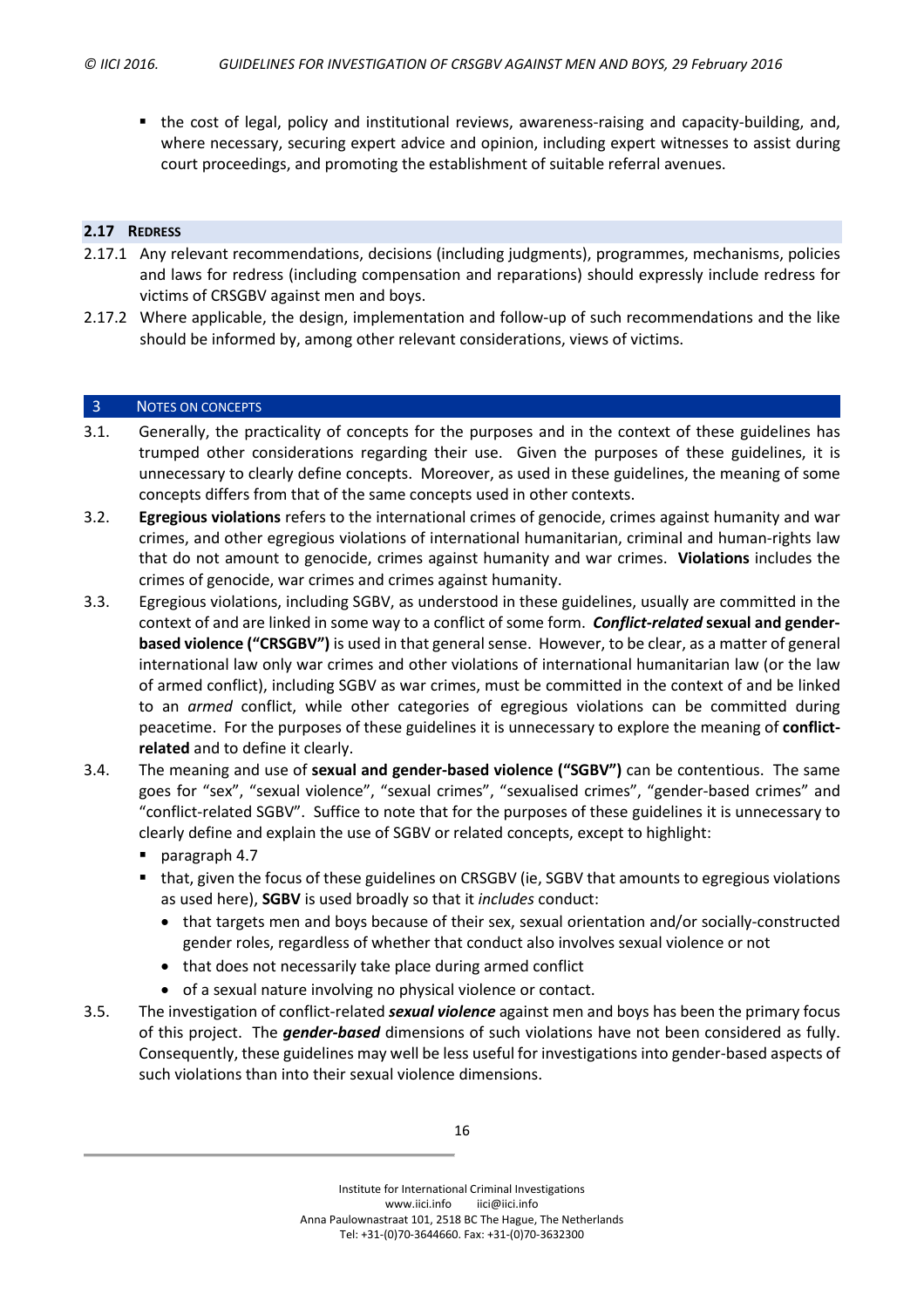- <span id="page-18-2"></span>3.6. **Men and boys**, and **boys**: Depending on the context, "men and boys" must be read as "men or boys" or "men and/or boys".
- 3.7. Notwithstanding the use of the phrase "men and boys", proper investigation practices would consider, as relevant, the different experiences and needs of boys and men of different ages, ethnic, cultural, religious, class, etc, backgrounds, and of different mental and physical abilities, and any differences in the gender logic underpinning CRSGBV against them.
- 3.8. Paragraph [4.7](#page-19-1) is related and important.
- <span id="page-18-1"></span>3.9. In most contexts, male persons who are under eighteen years of age will be considered as children or boys. Importantly, the law (whether national or international) often recognises children's special rights, and provides for tailored protection for them; such laws may be of great significance for how investigations are conducted. The law differs between jurisdictions.
- 3.10. An assumption of this project is that the experiences and needs of boy victims of CRSGBV may differ from that of girl victims of such violations (even if they were targeted as children, and not as boys or girls), and that sound egregious-violation investigation practices would plan for and be responsive to any such differences. A special focus on children generally – rather than on boys and girls, and within those groups, on sub-groups such as different age groups – would in some if not most instances be unsound.
- 3.11. **Witnesses** can include witnesses who also are victims.
- 3.12. **Victims** can be substituted with **survivors**.
- 3.13. Unless otherwise indicated, **investigations** mainly refersto accountability-focused criminal-justice and human-rights investigations, including monitoring and documentation (which are concepts more commonly used in human-rights contexts), undertaken by national or international investigators into CRSGBV against men and boys. It includes investigations by national police investigators, investigative judges and civil-society investigators for the purposes of supporting criminal and non-prosecutorial forms of accountability, and efforts to establish the truth about and provide redress to victims of such violations. Criminal investigations include those of national, hybrid and international criminal courts such as the ICC. Other investigations include those of international and other commissions of inquiry, fact-finding mechanisms, international and other arbitration and civil-liability mechanisms, and bodies such as truth and reconciliation commissions. Such investigations can be aimed at determining the liability of states, individuals, corporations and other organisations.
- 3.14. **(Investigation) frameworks** and **practices** includes (investigation) frameworks, strategies, policies, approaches, techniques, skills and (good) practices vis-à-vis crimes against humanity, war crimes and other egregious violations.

# <span id="page-18-0"></span>4 METHODOLOGY

- 4.1. In June 2014, IICI held a 3-day long expert-group meeting to develop draft guidelines for accountability-focused investigations of CRSGBV against men and boys. The attending experts<sup>16</sup> were:
	- Mr Jean-Jacques Badibanga (Office of the Prosecutor, ICC)
	- Ms Gloria Atiba Davies (Office of the Prosecutor, ICC)
	- Dr Chris Dolan (Refugee Law Project, Makerere University School of Law)
	- Ms I Maxine Marcus (international criminal law and gender expert)
	- **Mr David Onen Ongwech (Refugee Law Project, Makerere University School of Law)**
	- **Ms Georgina Mendoza Solorio (OHCHR)**

 $\overline{a}$ 

<sup>&</sup>lt;sup>16</sup> See disclaimer in paragraph [4.6.](#page-19-2)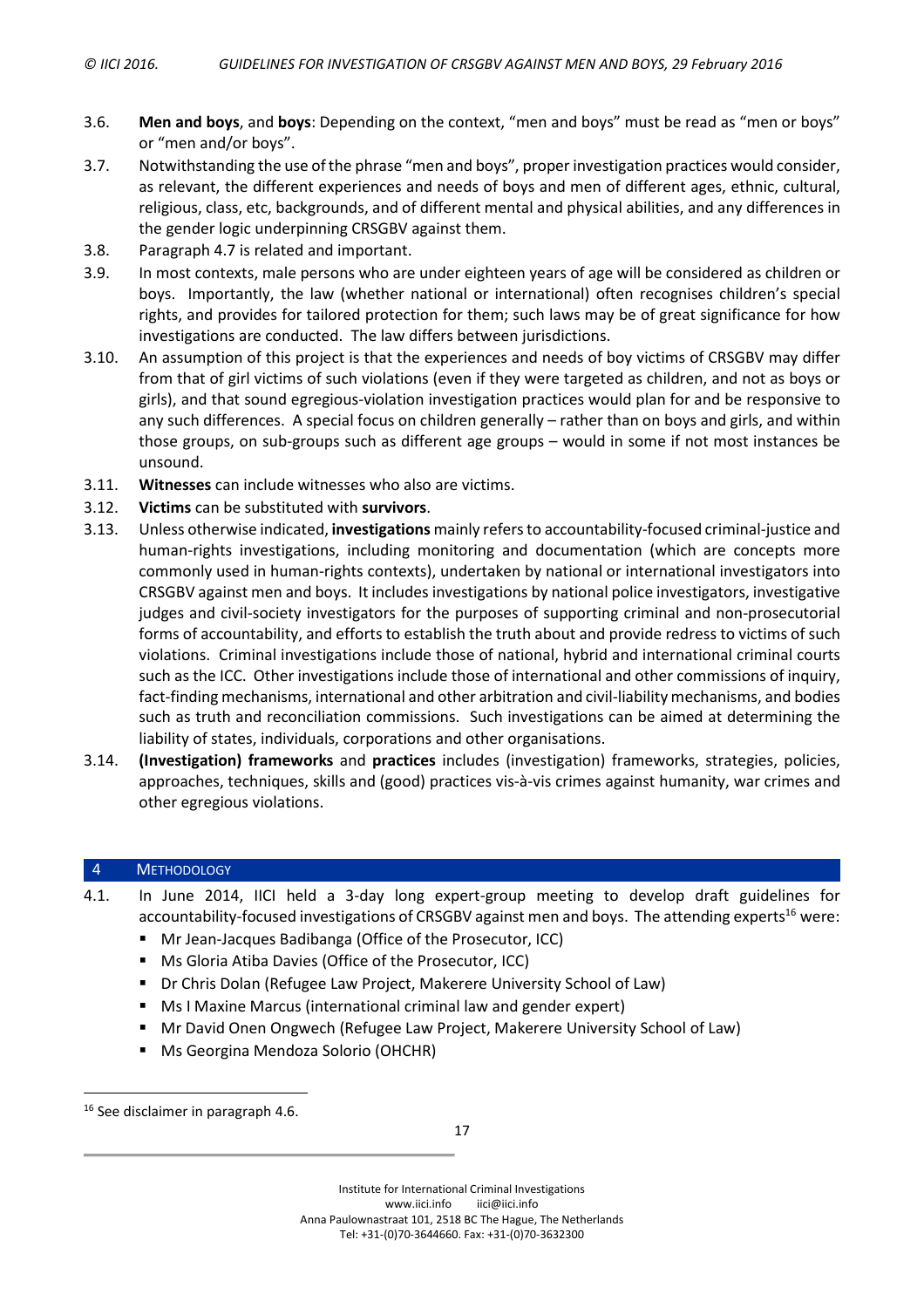- Ms Kim Thuy Seelinger (Human Rights Center, University of California Berkeley, School of Law)
- Dr John Tobin (consultant psychiatrist)
- Ms Patricia Viseur-Sellers (Oxford University; independent gender expert; Special Adviser for Prosecution Strategies to the ICC)
- Mr John Ralston (IICI)
- Mr Gabriël Oosthuizen (IICI)
- **Ms Niamh Hayes (IICI).**
- <span id="page-19-0"></span>4.2. In preparation for the project generally and for the expert-group meeting, IICI undertook a rudimentary desk-based survey of potentially relevant public investigation frameworks, practices and other materials.<sup>17</sup> Most of them are listed in section [5.](#page-20-0) Generally, priority was placed on identifying and considering investigation resources designed for criminal-liability purposes and/or for criminal investigators. Some of the consulted sources make no reference at all to SGBV against men and boys. Some do, but merely acknowledge that men (and/or boys) can also be victims of SGBV. Of the sources that go beyond such mere reference, almost none provides more than general relevant investigation guidance. None seeks to address issues specific to CRSGBV against men and boys in relation to every relevant facet of investigations. Absent from the list of consulted sources, or poorly represented, are resources developed by or for the human-rights community, including civil-society investigators, and guidelines for the investigation of egregious violations against children. Another seeming gap in the list concerns online tools for the capture and management of data on human-rights violations and other relevant crimes/violations.
- 4.3. Guided by the outcomes of the expert-group meeting, IICI prepared a first draft of the guidelines, on which the core group of experts then commented. They also commented on a second draft.
- 4.4. The third draft of the guidelines, reflecting changes made by IICI on the bases of the input of the core group of experts, was then sent to external experts for comment. External experts<sup>18</sup> who commented and agreed to have their contribution acknowledged are:
	- **Prof Diane Marie Amann (University of Georgia School of Law (USA); Special Adviser to ICC** Prosecutor on Children in & affected by Armed Conflict)
	- **Ms Véronique Aubert (Save the Children)**
	- **Ms Erin Gallagher (ICC)**

 $\overline{a}$ 

- **Ms Emily Kenney (UN Women)**
- Ms Siobhan Hobbs (UN Women)
- **Ms Alison Smith (No Peace Without Justice).**
- 4.5. IICI subsequently prepared a fourth draft version, guided by the input of the external experts. That version was adopted as the final version.
- <span id="page-19-2"></span>4.6. The core group of experts as well as the external experts contributed to the development of these guidelines in their personal capacity. *Contributing experts do not necessarily agree with all aspects of these guidelines*.
- <span id="page-19-1"></span>4.7. There are some important gaps in the range of expertise covered by the core group of experts who contributed to the development of the guidelines. The guidelines may therefore reflect the same gaps, notwithstanding efforts by IICI to addresssuch gaps with the assistance of external experts. Two important examples of such gaps are expertise on CRSGBV against boys, and against sexual and gender minorities such as people who can be described or who self-identify as homosexual, bisexual,

<sup>&</sup>lt;sup>17</sup> Accordingly, neither case-law (including of the ICC and the UN international criminal tribunals for Rwanda (ICTR) and for the former Yugoslavia (ICTY)) nor, in general, academic literature, have been considered. Such sources may contain some relevant guidance. With some exceptions, the survey was completed around the time of the workshop. <sup>18</sup> See disclaimer in paragraph [4.6.](#page-19-2)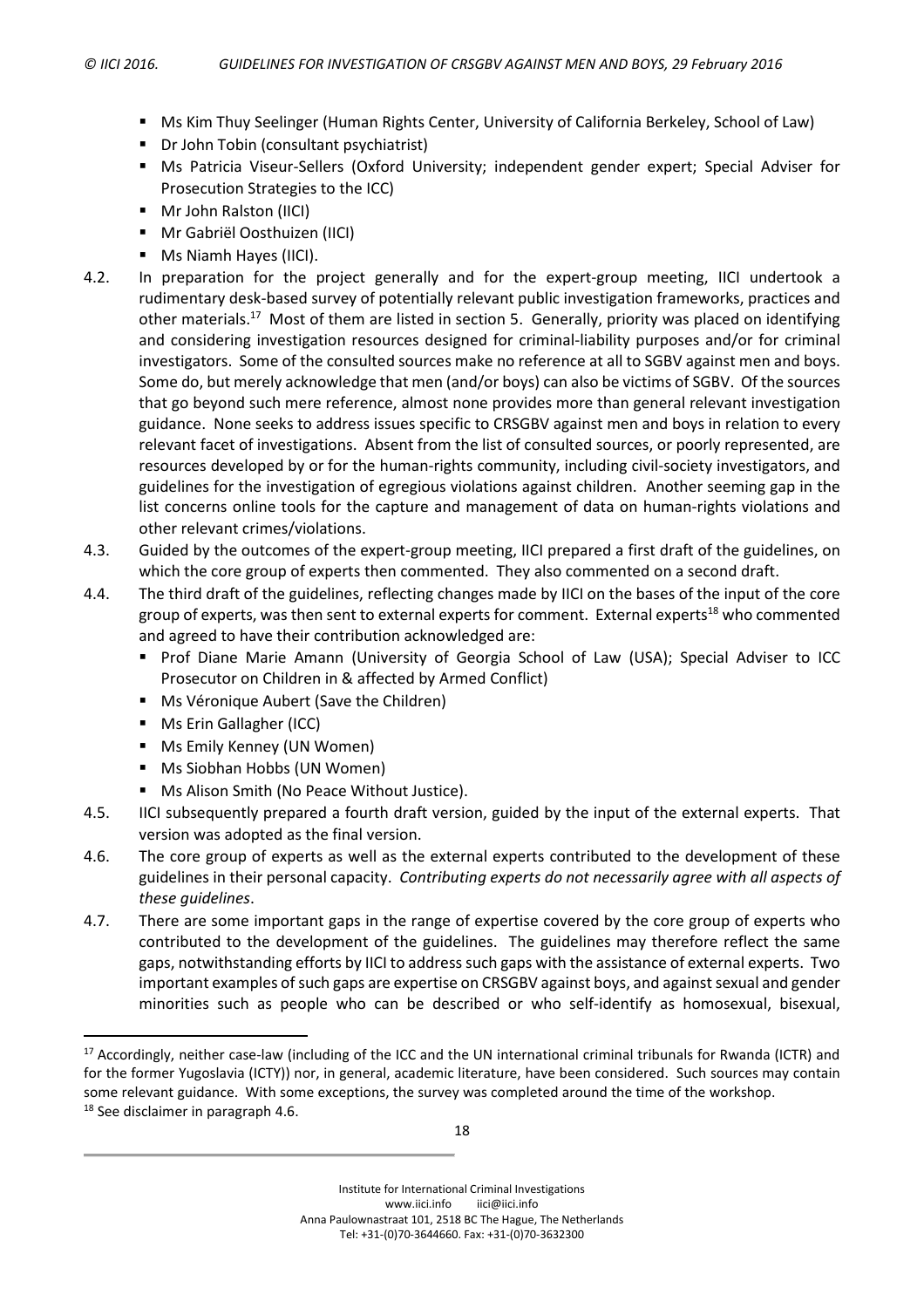transgender/trans\* and/or intersex. Also see paragraphs [3.6](#page-18-2) and [3.9.](#page-18-1) Readers would have to be mindful of such gaps and seek to address them if necessary and as appropriate when tailoring these guidelines for their own use.

4.8. IICI is the author, copyright holder and publisher of these guidelines, and is responsible for its content.

# <span id="page-20-0"></span>5 CONSULTED SOURCES<sup>19</sup>

- Advocates for Human Rights & US Human Rights Network, A practitioner's guide to human rights monitoring, documentation and advocacy, Jan 2011, [http://www.theadvocatesforhumanrights.org/uploads/final\\_report\\_3.pdf](http://www.theadvocatesforhumanrights.org/uploads/final_report_3.pdf)
- Amnesty International and Council for the Development of Social Science Research in Africa (CODESRIA), UKWELI, Monitoring and Documenting Human Rights Violations in Africa: A Handbook, 2000, [https://www.amnesty.nl/sites/default/files/public/ukw\\_eng.pdf](https://www.amnesty.nl/sites/default/files/public/ukw_eng.pdf)
- C Dolan, War Is Not yet Over: Community Perceptions of Sexual Violence in Eastern DRC, Nov 2010, <http://www.internationalalert.org/sites/default/files/publications/1011WarIsNotYetOverEng.pdf>
- C Dolan (Refugee Law Project, Plan UK, War Child), Into the mainstream: addressing sexual violence against men and boys in conflict, A briefing paper prepared for the workshop held at the Overseas Development Institute, London, 14 May 2014, <http://www.warchild.org.uk/sites/default/files/Into-the-Mainstream.pdf> [referenced in the main text as Dolan Briefing Paper]
- Conflict Dynamics International, Anti-Impunity Tool: Guidance for investigating and prosecuting serious violations against children in armed conflict, December 2015, [http://cacaccountability.org/media/CDI\\_AntiImpunity.pdf](http://cacaccountability.org/media/CDI_AntiImpunity.pdf)
- Consortium on Gender, Security and Human Rights, Masculinities and Armed Conflict: Annotated Bibliography, 2012, [http://genderandsecurity.org/sites/default/files/masculinities\\_and\\_armed\\_conflict\\_annot\\_bib.pdf](http://genderandsecurity.org/sites/default/files/masculinities_and_armed_conflict_annot_bib.pdf)
- ECOSOC resolution 2005/20, 22 July 2005, Guidelines on Justice Matters Involving Child Victims and Child Witnesses of Crime,
	- [http://www.un.org/en/pseataskforce/docs/guidelines\\_on\\_justice\\_in\\_matters\\_involving\\_child\\_victims\\_and.pdf](http://www.un.org/en/pseataskforce/docs/guidelines_on_justice_in_matters_involving_child_victims_and.pdf)
- Graduate Institute of International and Development Studies, Geneva, Programme on Gender and Global Change, Scientific Report: Sexual Violence Against Men during Conflicts: Bridging the Gap between Theory and Practice, Exploratory Workshop, Geneva 26-27 February 2015, [http://repository.graduateinstitute.ch/record/292696/files/Report\\_SVAM\\_%20Workshop-3.pdf](http://repository.graduateinstitute.ch/record/292696/files/Report_SVAM_%20Workshop-3.pdf) [referenced in the main text as Graduate Institute Report]
- M Guzman, B Verstappen (Human Rights Information and Documentation Systems, International HURIDOCS), What is documentation, 2003, [http://www.huridocs.org/wp-content/uploads/2010/08/whatisdocumentation](http://www.huridocs.org/wp-content/uploads/2010/08/whatisdocumentation-eng.pdf)[eng.pdf](http://www.huridocs.org/wp-content/uploads/2010/08/whatisdocumentation-eng.pdf)
- M Guzman, B Verstappen (Human Rights Information and Documentation Systems, International HURIDOCS), What is monitoring, 2003, <http://www.huridocs.org/wp-content/uploads/2010/08/whatismonitoring-eng.pdf>
- T Hennessey and F Gerry, International Human Rights Law and Sexual Violence against Men in Conflicts, [2010?], [http://www.halsburyslawexchange.co.uk/wp-content/uploads/2012/10/Sexual-Violence-Against-Men-in-Conflict-](http://www.halsburyslawexchange.co.uk/wp-content/uploads/2012/10/Sexual-Violence-Against-Men-in-Conflict-Zones.pdf)[Zones.pdf](http://www.halsburyslawexchange.co.uk/wp-content/uploads/2012/10/Sexual-Violence-Against-Men-in-Conflict-Zones.pdf)
- IICI, Investigators Manual, July 2013 (7th ed)

 $\overline{a}$ 

- ICTY-UNICRI, ICTY Manual on Developed Practices Prepared in conjunction with UNICRI as part of project to preserve the legacy of the ICTY, 2009,
	- [http://www.icty.org/x/file/About/Reports%20and%20Publications/ICTY\\_Manual\\_on\\_Developed\\_Practices.pdf](http://www.icty.org/x/file/About/Reports%20and%20Publications/ICTY_Manual_on_Developed_Practices.pdf)
- Inter-Agency Standing Committee, Guidelines for Gender-Based Violence Interventions in Humanitarian Settings: Focusing on Prevention of and Response to Sexual Violence in Emergencies, 2005, [http://www.humanitarianinfo.org/iasc/pageloader.aspx?page=content-subsidi-tf\\_gender-gbv](http://www.humanitarianinfo.org/iasc/pageloader.aspx?page=content-subsidi-tf_gender-gbv)
- Inter-Agency Standing Committee, Women, girls, boys and men: Different needs equal opportunities. Gender Handbook in Humanitarian Action, Dec 2006,

19

<sup>&</sup>lt;sup>19</sup> Most of the survey of sources was completed by June 2014.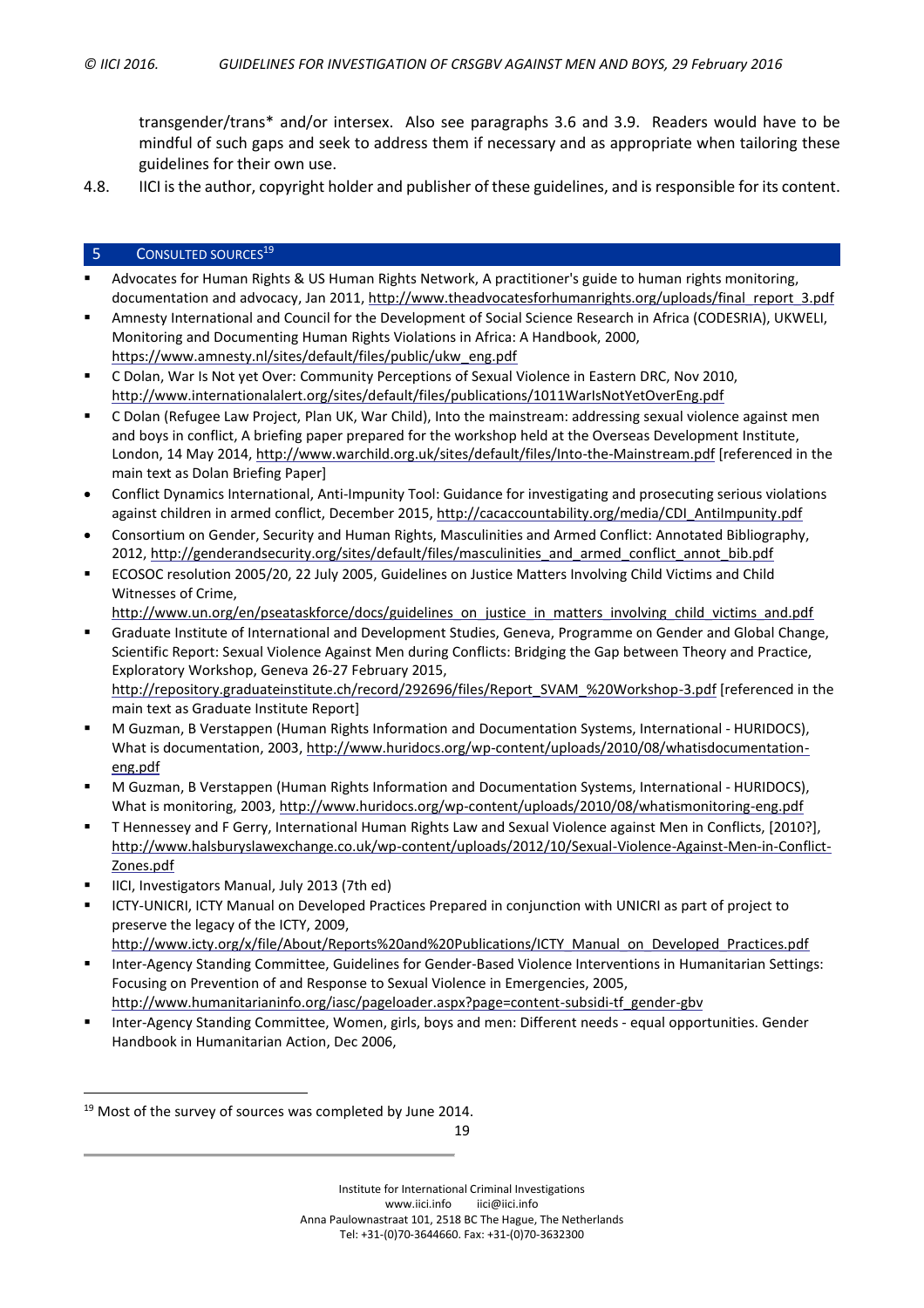[http://www.humanitarianinfo.org/iasc/documents/subsidi/tf\\_gender/IASC%20Gender%20Handbook%20\(Feb%202](http://www.humanitarianinfo.org/iasc/documents/subsidi/tf_gender/IASC%20Gender%20Handbook%20(Feb%202007).pdf) [007\).pdf](http://www.humanitarianinfo.org/iasc/documents/subsidi/tf_gender/IASC%20Gender%20Handbook%20(Feb%202007).pdf)

- International Rescue Committee & UNICEF, Caring for Child Survivors of Sexual Abuse: Guidelines for health and psychosocial service providers in humanitarian settings, 2012, [http://www.unicef.org/pacificislands/IRC\\_CCSGuide\\_FullGuide\\_lowres.pdf](http://www.unicef.org/pacificislands/IRC_CCSGuide_FullGuide_lowres.pdf)
- M Leiby, Digging in the Archives: The Promise and Perils of Primary Documents, POLITICS & SOCIETY, Vol 37 No 1, March 2009, pp 75-100, <http://pas.sagepub.com/cgi/content/abstract/37/1/75>
- V Nainar (REDRESS), Manual: Litigation Strategies for Sexual Violence in Africa, Sept 2012, <http://www.redress.org/downloads/publications/VAW%20Manual%2027%20Aug%202012%20UPDATED.pdf>
- M Nystedt (ed), Christian Axboe Nielsen and Jann K Kleffner (Folke Bernadotte Academy and Swedish National Defence College), A Handbook on Assisting International Criminal Investigations, 2011
- E O'Gorman and I Clifton-Everest (TRANSTEC), Review of Gender Issues Including Strategies against Gender-based Violence in Humanitarian Interventions, European Commission Directorate General for Humanitarian AID, 2009, [http://ec.europa.eu/echo/files/evaluation/2009/Gender\\_Review\\_Final.pdf](http://ec.europa.eu/echo/files/evaluation/2009/Gender_Review_Final.pdf)
- OCHA Policy Development and Studies Branch, Meeting Report: Use of Sexual Violence in Conflict: Identifying Research Priorities to Inform More Effective Interventions, 26 June 2008, [http://www.peacewomen.org/assets/file/PWandUN/UNImplementation/Secretariat/DepartmentAndOffices/OCH](http://www.peacewomen.org/assets/file/PWandUN/UNImplementation/Secretariat/DepartmentAndOffices/OCHA/ocha_reportusesexualviolenceinconflict.pdf) [A/ocha\\_reportusesexualviolenceinconflict.pdf](http://www.peacewomen.org/assets/file/PWandUN/UNImplementation/Secretariat/DepartmentAndOffices/OCHA/ocha_reportusesexualviolenceinconflict.pdf)
- OCHA Policy Development and Studies Branch, Use of Sexual Violence in Armed Conflict: Identifying Gaps in Research to Inform More Effective Interventions, UN OCHA Research Meeting - 26 June 2008, Discussion Paper 1: Sexual Violence in Armed Conflict: Understanding the Motivations, June 2008, [http://www.peacewomen.org/assets/file/Resources/UN/ocha\\_svinarmedconflictmotivations\\_2009.pdf](http://www.peacewomen.org/assets/file/Resources/UN/ocha_svinarmedconflictmotivations_2009.pdf)
- Office of the Prosecutor, ICC, Policy Paper on Sexual and Gender Based Crimes, June 2014, [http://www.icc](http://www.icc-cpi.int/iccdocs/otp/OTP-Policy-Paper-on-Sexual-and-Gender-Based-Crimes--June-2014.pdf)[cpi.int/iccdocs/otp/OTP-Policy-Paper-on-Sexual-and-Gender-Based-Crimes--June-2014.pdf](http://www.icc-cpi.int/iccdocs/otp/OTP-Policy-Paper-on-Sexual-and-Gender-Based-Crimes--June-2014.pdf)
- Office of the Prosecutor, International Criminal Tribunal for Rwanda, Best Practices Manual for the Investigation and Prosecution of Sexual Violence Crimes in Post-Conflict Regions: Lessons Learned from the Office of the Prosecutor for the International Criminal Tribunal for Rwanda, Jan 2014, [http://www.endvawnow.org/uploads/browser/files/Best%20Practices%20Manual%20Sexual%20Vio%20Int%20Cri](http://www.endvawnow.org/uploads/browser/files/Best%20Practices%20Manual%20Sexual%20Vio%20Int%20Criminal%20Manual%20Rwanda.pdf) [minal%20Manual%20Rwanda.pdf](http://www.endvawnow.org/uploads/browser/files/Best%20Practices%20Manual%20Sexual%20Vio%20Int%20Criminal%20Manual%20Rwanda.pdf)
- Office of the Prosecutor, International Criminal Tribunal for the former Yugoslavia, International Criminal Tribunal for Rwanda, Special Court for Sierra Leone, Extraordinary Chambers in the Courts of Cambodia and Special Tribunal for Lebanon, Prosecuting Mass Crimes: A Compendium of Lessons Learned and Suggested Practices [Non-public source; near-final draft version of about Dec 2012]
- OHCHR, Training Manual on Human Rights Monitoring, (professional training series 7), part 2001 & part 2011, <http://www.ohchr.org/EN/PublicationsResources/Pages/MethodologicalMaterials.aspx>
- Pak Response, National guidelines for standard operating procedures (SOPs) for prevention of and response to gender based violence in humanitarian settings: Country: Pakistan, 18 July 2012, <http://pakresponse.info/LinkClick.aspx?fileticket=qmoYFDHS1NE%3D&tabid=119&mid=791>
- Reproductive Health Response in Conflict Consortium, Gender-based Violence Tools Manual For Assessment & Program Design, Monitoring & Evaluation in Conflict-Affected Settings, Feb 2004, [http://reliefweb.int/report/world/gender-based-violence-tools-manual-assessment-program-design-monitoring](http://reliefweb.int/report/world/gender-based-violence-tools-manual-assessment-program-design-monitoring-evaluation)[evaluation](http://reliefweb.int/report/world/gender-based-violence-tools-manual-assessment-program-design-monitoring-evaluation)
- W Russell & others (Sexual Violence Research Initiative), Briefing Paper: Care and Support of Male Survivors of Conflict-Related Sexual Violence, [2012?], <http://www.svri.org/CareSupportofMaleSurviv.pdf>
- Save the Children, Hidden Survivors: Sexual Violence against Children in Conflict, November 2012, [http://www.savethechildren.org.uk/sites/default/files/docs/Hidden\\_Survivors\\_1.pdf](http://www.savethechildren.org.uk/sites/default/files/docs/Hidden_Survivors_1.pdf)
- S SkŒre & 7 others (ed) (Norwegian Centre for Human Rights), Manual on human rights monitoring: an introduction for human rights field officers, 2008, <http://www.jus.uio.no/smr/english/about/programmes/nordem/publications/manual/>
- UK Foreign & Commonwealth Office & others (eds), International Protocol on the Documentation and Investigation of Sexual Violence in Conflict: Basic Standards of Best Practice on the Documentation of Sexual Violence as a Crime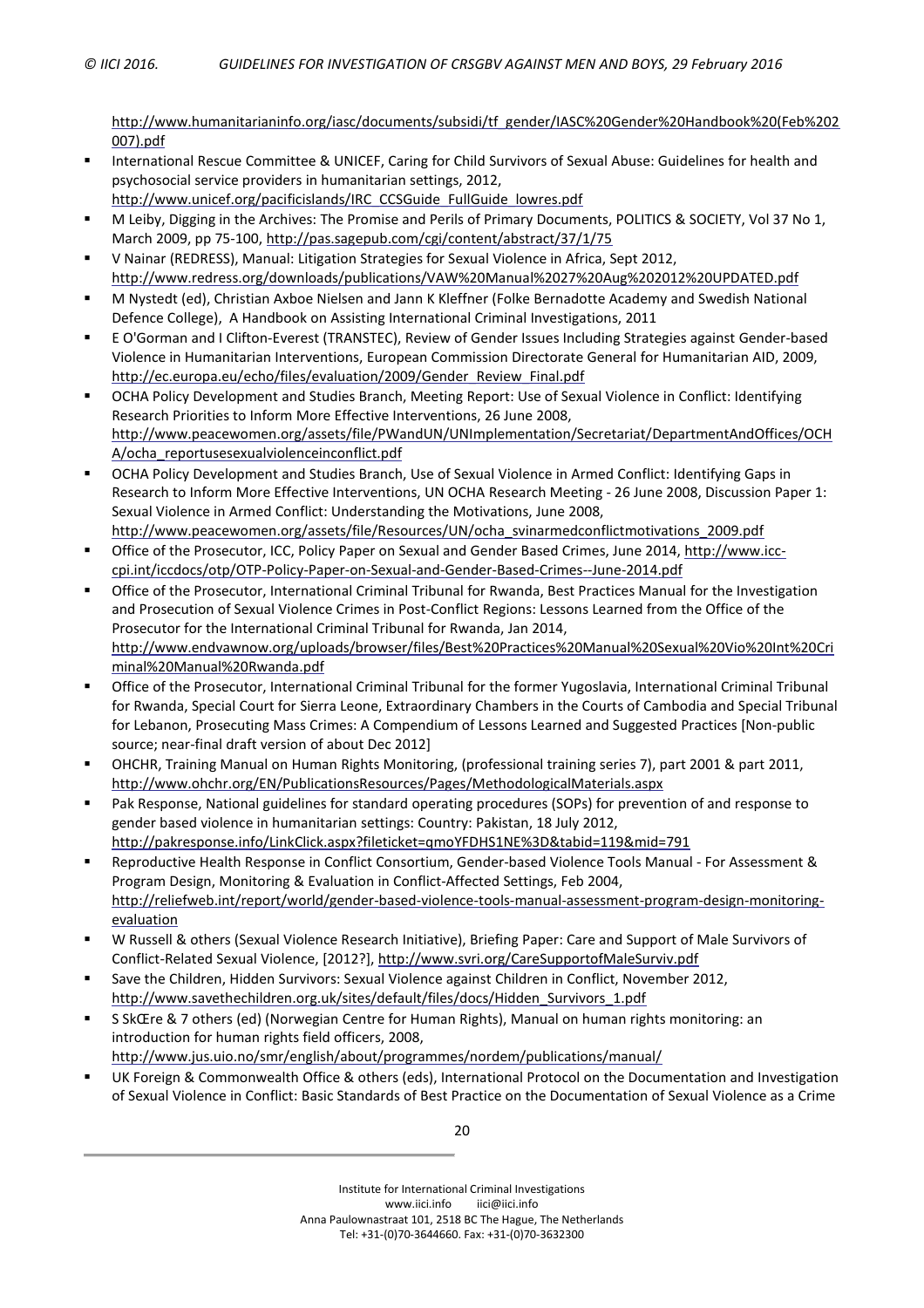under International Law, June 2014 (1st ed),

[https://www.gov.uk/government/uploads/system/uploads/attachment\\_data/file/319054/PSVI\\_protocol\\_web.pdf](https://www.gov.uk/government/uploads/system/uploads/attachment_data/file/319054/PSVI_protocol_web.pdf)

- UN Office of the Special Representative of the Secretary-General on Sexual Violence in Conflict, Report of Workshop on Sexual Violence against Men and Boys in Conflict Situations, 5 Dec 2013, [http://ifls.osgoode.yorku.ca/wp-content/uploads/2014/01/Report-of-Workshop-on-Sexual-Violence-against-Men](http://ifls.osgoode.yorku.ca/wp-content/uploads/2014/01/Report-of-Workshop-on-Sexual-Violence-against-Men-and-Boys-Final.pdf)[and-Boys-Final.pdf](http://ifls.osgoode.yorku.ca/wp-content/uploads/2014/01/Report-of-Workshop-on-Sexual-Violence-against-Men-and-Boys-Final.pdf)
- UN Office of the Special Representative of the Secretary-General for Children Affected by Armed Conflicts, Security Council Engagement on the Protection of Children in Armed Conflicts: Progress Achieved and the Way Forward, 15 June 2012, [http://www.refworld.org/publisher,SRSG\\_CAAC,,,528a126c4,0.html](http://www.refworld.org/publisher,SRSG_CAAC,,,528a126c4,0.html)
- UN Office of the Special Representative of the Secretary-General for Children Affected by Armed Conflicts, Working Paper No. 3: Children and Justice During and in the Aftermath of Armed Conflict, September 2011, [http://www.refworld.org/publisher,SRSG\\_CAAC,,,4e6f2f132,0.html](http://www.refworld.org/publisher,SRSG_CAAC,,,4e6f2f132,0.html)
- UN Office of the Special Representative of the Secretary-General for Children Affected by Armed Conflicts, Working Paper No.1, The Six Grave Violations Against Children During Armed Conflicts: The Legal Foundation, 14 Oct 2009, [http://www.refworld.org/publisher,SRSG\\_CAAC,,,528a107a6,0.html](http://www.refworld.org/publisher,SRSG_CAAC,,,528a107a6,0.html)
- UN Secretary-General, Guidance Note of the Secretary-General: Reparations for Conflict‐Related Sexual Violence, June 2014, http://www.ohchr.org/Documents/Press/GuidanceNoteReparationsJune-2014.pdf
- UNHCR, Age, Gender & Diversity Policy: Working with people and communities for equality and protection, June 2011, <http://www.unhcr.org/refworld/docid/4def34f6887.html>
- UNHCR, Division of International Protection, Action against Sexual and Gender-based Violence: An Updated Strategy, June 2011, <http://www.refworld.org/pdfid/4e01ffeb2.pdf>
- UNHCR, Heightened Risk Identification Tool (HRIT), June 2010, <http://www.unhcr.org/refworld/docid/4c46c6860.html>
- UNHCR, Sexual and Gender-Based Violence against Refugees, Returnees and Internationally Displaced Persons, Guidelines for Prevention and Response, May 2003, [http://www.unicef.org/emerg/files/gl\\_sgbv03.pdf](http://www.unicef.org/emerg/files/gl_sgbv03.pdf)
- UNHCR, Working with Lesbian, Gay , Bisexual, Transgender & Intersex Persons in Forced Displacement, 2011, <http://www.refworld.org/pdfid/4e6073972.pdf>
- UNHCR, Working with Men and Boy Survivors of Sexual and Gender-based Violence in Forced Displacement, July 2012, <http://www.refworld.org/docid/5006aa262.html>
- B Vann (Global GBV Technical Support Project, JSI Research & Training Institute, RHRC Consortium), Training Manual: Facilitator's Guide. Interagency & Multisectoral Prevention and Response to Gender-based Violence in Populations Affected by Armed Conflict, 2004
- War Child, An Unwanted Truth. Focusing the G8: Shining a Spotlight on Sexual Violence against Children in Conflict, Apr 2013, <http://cdn.warchild.org.uk/sites/default/files/An-Unwanted-Truth-April-2013.pdf>
- C Watson (Geneva Centre for the Democratic Control of Armed Forces), Preventing and Responding to Sexual and Domestic Violence against Men: A Guidance Note for Security Sector Institutions, 2014, [http://www.dcaf.ch/Publications/Preventing-and-Responding-to-Sexual-and-Domestic-Violence-against-Men-A-](http://www.dcaf.ch/Publications/Preventing-and-Responding-to-Sexual-and-Domestic-Violence-against-Men-A-Guidance-Note-for-Security-Sector-Institutions)[Guidance-Note-for-Security-Sector-Institutions](http://www.dcaf.ch/Publications/Preventing-and-Responding-to-Sexual-and-Domestic-Violence-against-Men-A-Guidance-Note-for-Security-Sector-Institutions)
- Women's Initiatives for Gender Justice, Gender in Practice: Guidelines & Methods to address Gender Based Crime in Armed Conflict, Oct 2005, [http://www.iccwomen.org/whatwedo/training/docs/Gender\\_Training\\_Handbook.pdf](http://www.iccwomen.org/whatwedo/training/docs/Gender_Training_Handbook.pdf)
- World Health Organization, WHO Ethical and Safety Recommendations for Researching, Documenting and Monitoring Sexual Violence in Emergencies, Jan 2007, [http://whqlibdoc.who.int/publications/2007/9789241595681\\_eng.pdf](http://whqlibdoc.who.int/publications/2007/9789241595681_eng.pdf)

# **ACKNOWLEDGMENTS**

IICI is grateful to all the experts who have helped to develop these guidelines (see section [4](#page-18-0) for the names of the experts who have agreed to be identified), with special thanks to the core group of experts who have participated in the expert-group workshop in June 2014 and have since then helped to revise draft versions of these guidelines.